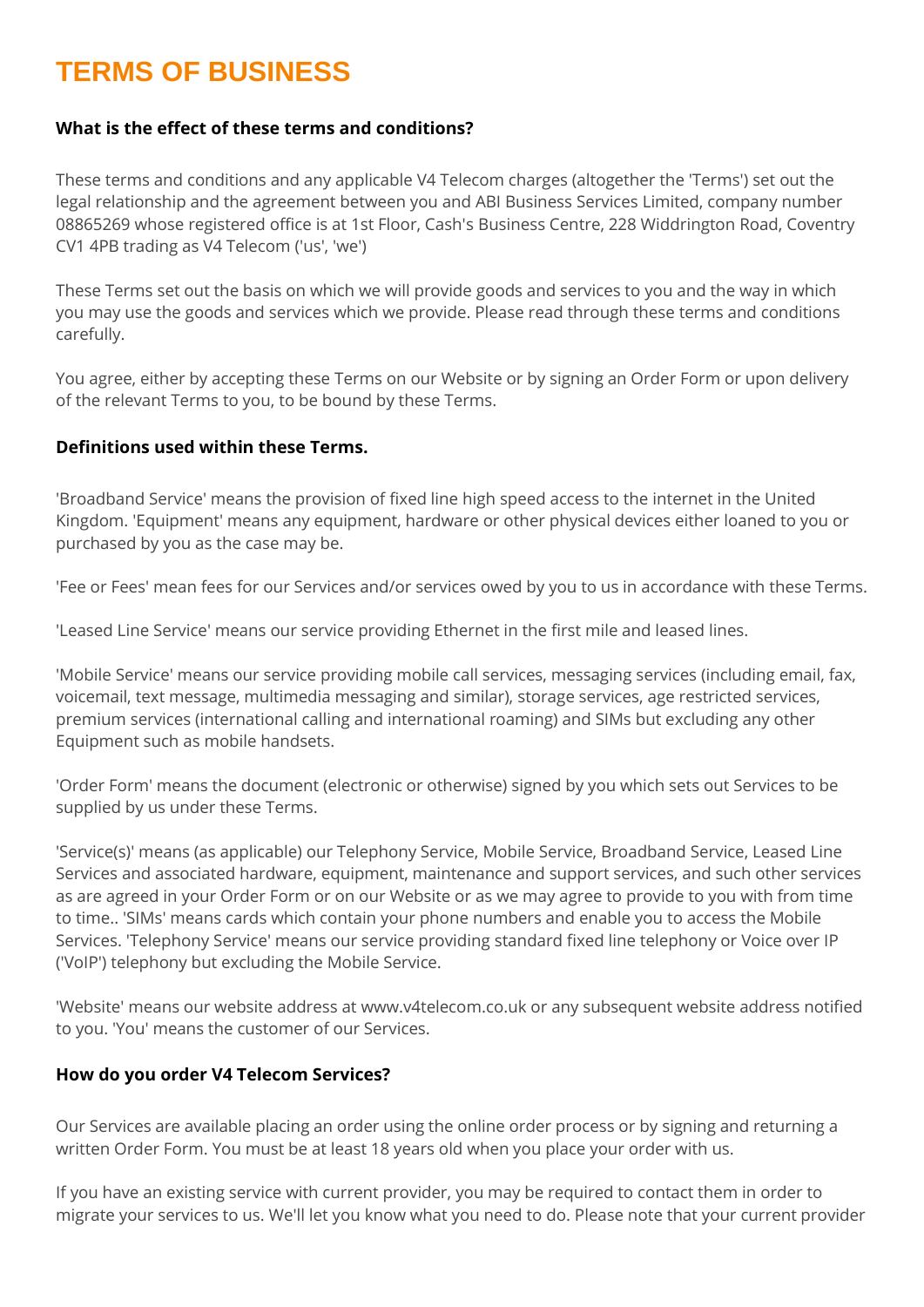may charge cancellation fees or other charges in connection with the termination of your current service contract.

When ordering our Services, you must provide a valid email address and you are responsible for maintaining and regularly checking this email address. You can update details of your email address by letting us know. We'll use this email address to contact you for all purposes under these Terms.

Once you have placed your order, we'll let you know that it has been received. Do bear in mind that by placing your order you are making an offer to enter into a contract with us for the purchase of the relevant Services from us under these Terms, the terms of your order, and any other terms specified by us. We'll acknowledge receipt of your order and contact you if we are able to accept your offer. Upon our acceptance of your order you enter into a contract with us for the purchase of the particular Services and Equipment.

You agree that we can immediately start work on the technical and operational elements required for the provision of the Services and Equipment upon the issuance of our order acceptance. At the time of acceptance we'll provide you with further details of when we expect to be able to process your order. If we have begun work on your order, but you decide to cancel your order, we may require you to pay us an amount proportionate to any services which we have provided to you up until the cancellation date.

Please be advised that by placing an order, you agree that we, or third parties acting on our behalf, may carry out credit checks on you using the information that you provide.

## **What Equipment does V4 Telecom provide?**

In most cases the Equipment that you order on the Order Form or through our Website will be provided by a third party hire purchase company and you will enter into a contract directly with them to lease the Equipment. You will be informed whether the Equipment is being provided by V4 or a third party on the lease agreement. Where we provide any Equipment without cost directly to you, we agree to loan the Equipment to you for as long as you continue to receive the Services under these Terms. Risk shall pass to you upon delivery but the Equipment shall remain our property and you agree to suitably insure it while it is loaned to you.

Where you purchase Equipment from us, risk shall pass to you upon delivery but the Equipment shall remain our property until such time as payment is received in full in respect of the Equipment. We shall have no liability in respect of Equipment lost or damaged in transit unless and until you note such loss or damage within 5 working days of delivery or expected delivery.

Upon termination of these Terms or the relevant service as appropriate, any loaned Equipment must be returned to: V4 Telecom Limited, Cash's Business Centre, 228 Widdrington Road, Coventry CV1 4PB.

Any Equipment not returned to us will be billed to you as a Fee at the recommend retail price for the missing Equipment. Please note that if you choose to keep any Equipment after we stop providing Services, it is supplied to you 'as is', without warranty and without support.

If your Equipment is faulty, regardless as to whether it is provided by us or leased by a third party, we will make arrangements for the repair or replacement of that Equipment during the first 12 months without charge, providing the fault is not caused by abuse or negligence while in your care. Except for faults or defects within the first 12 months, replacement items of Equipment are available on payment of the applicable replacement items Fee(s). You will need to return any faulty or replaced items of Equipment to: V4 Telecom, Cash's Business Centre, 228 Widdrington Road, Coventry CV1 4PB. For the avoidance of doubt, subject to faults within the first 12 months, should you lease the Equipment from a third party they will be responsible for rectifying any fault or defect with the Equipment.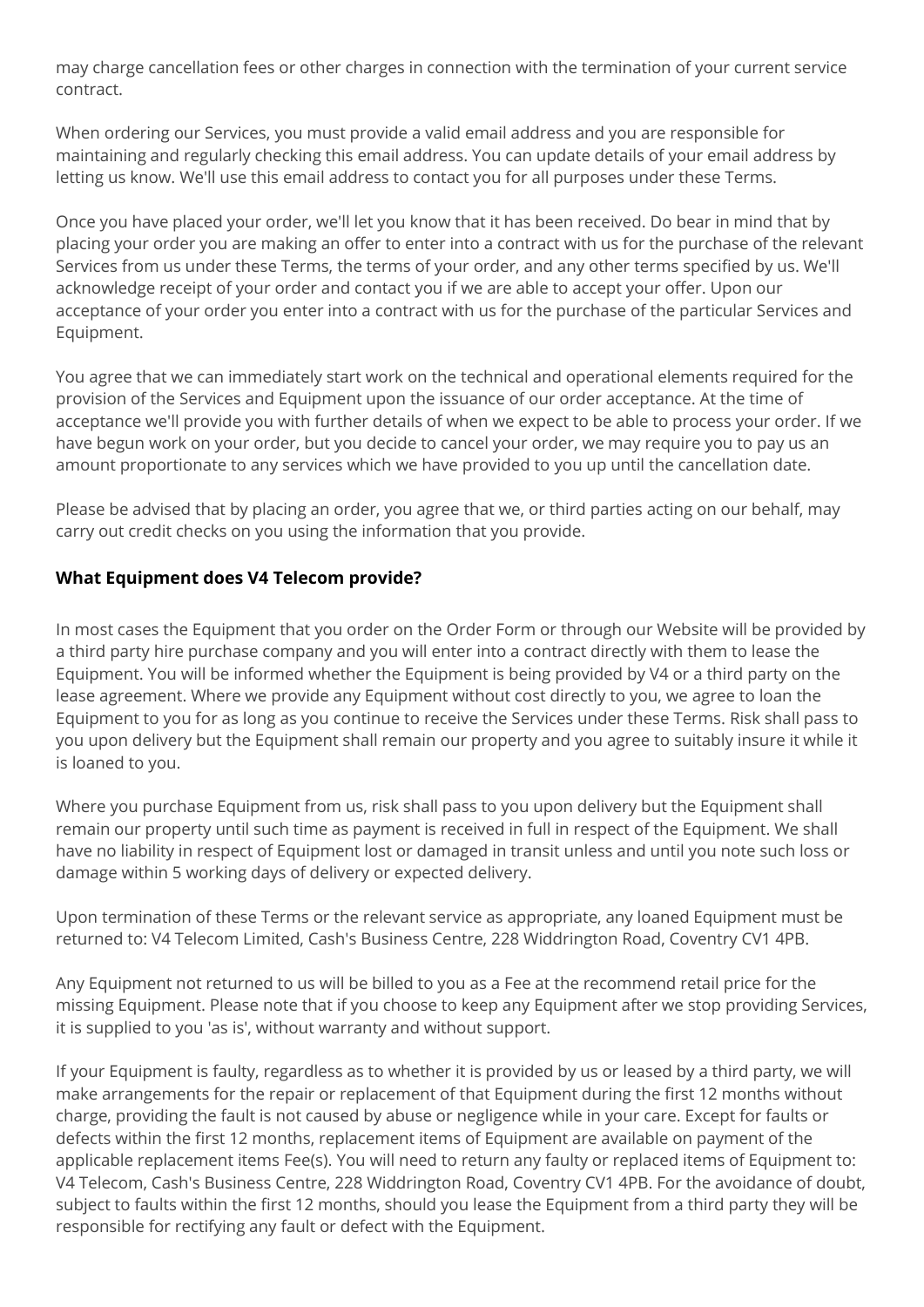You will need to ensure that suitable mains electricity, power over Ethernet and network cabling are available as applicable where you would like the Equipment to be installed.

Any Business hardware, post 12-months from date of original order received from Manufacturer is no longer within manufacturer's warranty & any faults or replacement hardware will be chargeable upfront separately unless stated otherwise. V4, as a part of its supply, has access to a range of latest business hardware & technology items made available at no upfront capital outlay to a customer based on the type of solution ordered

## **How do you get connected?**

For our Telephony Service, we'll preconfigure and dispatch any Equipment to you. Where you wish to port numbers, we'll advise you on if that's possible and how long it will take. If we are transferring an existing telephone line, we'll let you know how long that will take. If we are installing a new telephone line, an engineer will need to come and install it and we'll provide you with the details. Obviously you agree to provide any reasonable cooperation and assistance that may be required to get you connected, including access to the site and any other reasonable requests which we make. It's important that you don't miss any appointments as we pass any such charges on to you, as detailed in the section 'Admin fee list'.

For our Broadband Service, we'll either provision it on a telephone line that we are also installing or on an existing line and preconfigure and dispatch any Equipment to you. We'll try to make sure that you get the fastest broadband internet connection possible, but the actual speed will depend on your actual line (e.g. the distance of your premises from the telephone exchange, the quality of your copper line and environmental line noise will all impact your actual speeds), so we cannot guarantee that your connection will reach any specific speeds.

For our Mobile Service, we will dispatch your SIMs to you and any other Equipment that you have ordered.

For our Leased Line Service, please see the section 'What do I need to know about the Leased Line Service?'

If after receiving or accepting your order, we cannot provide you with a particular Service, we'll notify you. That particular Service will terminate in respect of these Terms and any Fees you have paid will be refunded to you.

Please also be advised that we have the right to terminate these Terms without liability after confirmation of acceptance has been sent but before you have been connected if: (a) you fail a credit check; (b) we are not able to provide our Services to your premises by the expected connection date for any reason; or (c) if you are not in a geographical area covered by us. If we end these Terms before connection (other than as a result of your own act or omission), any Fees you have paid will be refunded to you.

A consumer will, subject to any exceptions or exclusions set out in the Consumer Protection (Distance Selling) Regulations 2000, be entitled to cancel the Services and/or return the Equipment by serving written notice of cancellation to us within fourteen days of either receiving the Equipment from us or after the date upon which you enter into these Terms with us. In such event, you must return all the Equipment to us at your own cost. If you cancel a contract within fourteen days of receiving the Equipment from us or the date upon which you enter into these Terms, we will refund to you all payments received from you, including the costs of delivery of any Equipment you ordered. However, if you requested that the Service(s) begin immediately, you must pay us an amount which is proportionate to the Service(s) provided up to the point you cancelled your order. A consumer will not be entitled to cancel these Terms for the supply of Services after the fourteen day cancellation period once performance of the Services has started, save as where permitted under these Terms (see the section 'What is the contract period and how does it end?')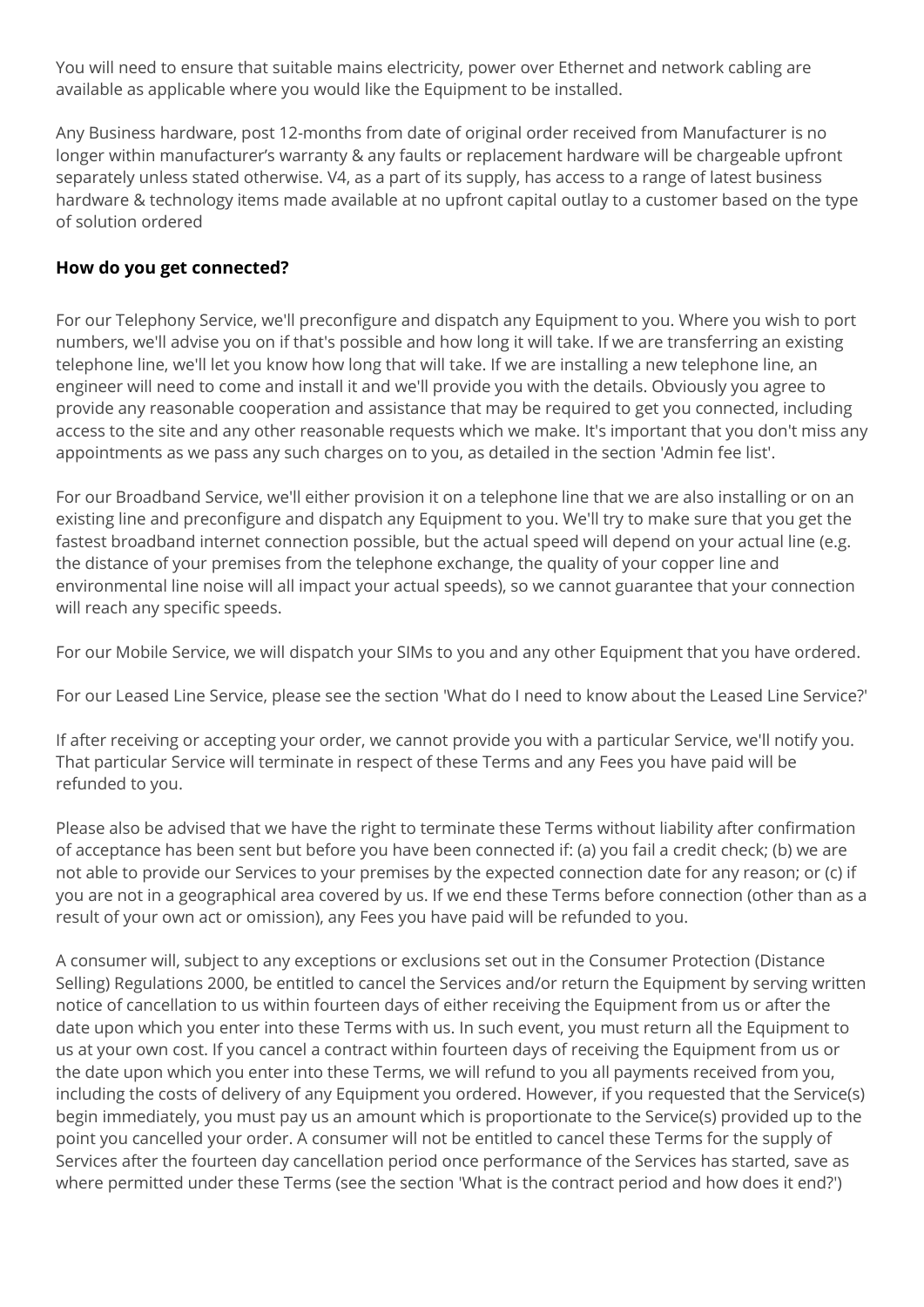Where you receive our Services and/or Equipment not as a consumer (that is, within the course of a trade or business), no Equipment supplied by us shall be accepted for return without our prior consent. You must agree to pay the cancellation fees which is the monthly fee times the remaining months to terminate a Service or these Terms, such fee being the costs to us of cancelling a Service or these Terms.

You agree to use our Services for your own use only and not to resell any Service without our written permission.

## **What is the contract period and how does it end?**

The Services you order are subject to the 'Minimum Term' as set out on the Order Form or on our Website when you order. The standard Minimum Term for the Services is twenty four months unless otherwise stated. The Minimum Term for each Service starts from the date that that respective Service is fully provisioned or activated. After the minimum term has expired, the Services will roll on a monthly basis until either party cancels the contract.

You must keep the Services you have chosen for the duration of the Minimum Term, unless you or we are allowed to end this contract earlier. If your contract ends during the Minimum Term (other than where you have a right to end it without incurring early termination charges' (see section 'What are V4 Telecoms payment terms and charges?) we may charge you a cancellation fee. Unless you tell us otherwise, we may charge this amount directly to any credit or debit card which you have provided us with details of and, by entering into this contract, you are authorising us to do so. We will give you reasonable notice in writing before these charges are made.

After the Minimum Term for a Service has elapsed, you can terminate that Service at any time without paying any cancellation Fees, providing you give us one (1) months' notice of termination. Any such cancellation Fees will not exceed the charges you would have paid for the remainder of the services less our costs.

We alone may terminate these Terms, terminate a particular Service or suspend Services if you don't pay us by the due date any money you owe us; or you misuse our Service; or we suspect any fraudulent use; or if we are required to do so by a competent or regulatory authority or network provider We will not refund any fees paid by you under these Terms if we end these Terms or terminate a Service under this Condition. There may be a reconnection charge if we suspend your Service.

If we are entitled to suspend your Service then all Fees for your Service will remain payable by you notwithstanding such suspension. If we are entitled to terminate your Service (other than without cause), then we will be entitled to charge you for the Fees which would have been payable to us as if you had provided us with a termination notice on the date of such termination.

Either you or us may terminate these Terms by giving thirty (30) days' written notice to the other:

if there has been a material breach of these Terms by the other party and this isn't remedied within fourteen (14) days of a written notice notifying the breach; we increase your payments, unless such increase arises under the section 'What are V4 Telecoms payment terms and charges?'. if an event, outside its reasonable control, prevents continued provision of the Services for more than thirty (30) days; if the other is unable to pay its debts (within the meaning of section 123 of the Insolvency Act 1986); or becomes insolvent or bankrupt; or is subject to an order or a resolution for its liquidation, administration, windingup or dissolution (otherwise than for the purposes of a solvent amalgamation or reconstruction); or makes an application to a court of competent jurisdiction for protection from its creditors generally; or has an administrative or other receiver, manager, trustee, liquidator, administrator or similar officer appointed over all or any substantial part of its assets; or enters into or proposes any composition or arrangement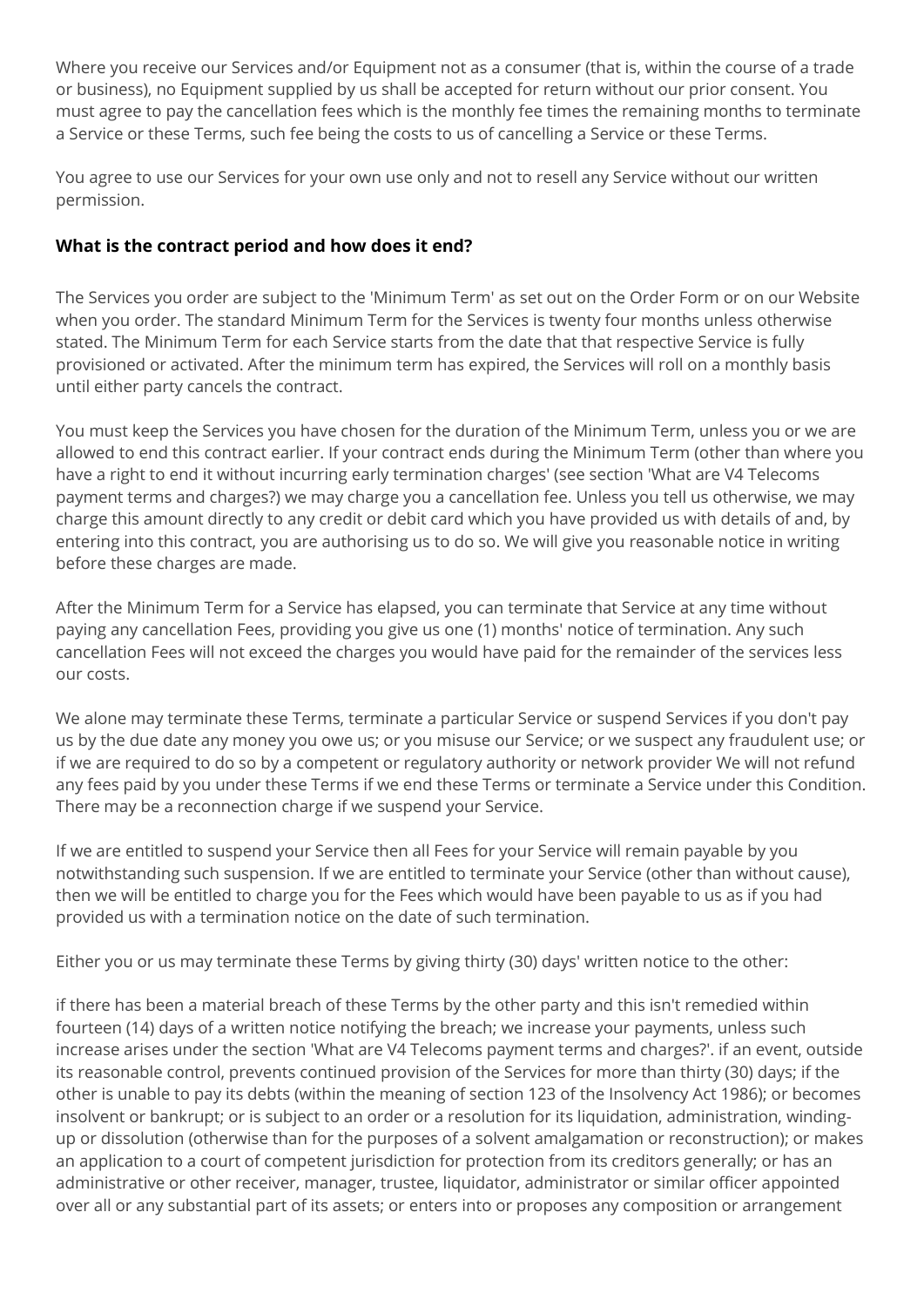with its creditors generally; or is subject to any analogous event or proceeding in any applicable jurisdiction.

Please be advised that Under Ofcom rules, we are not allowed to automatically roll over contracts which result in the customer being put into a new contract commitment except for Business customers who have more than 10 employees. (details from the Ofcom website below)

#### **Important Notes:**

1. Ofcom has amended General Condition 9 to prohibit the sale of automatically renewable contracts to residential customers and small businesses with no more than ten employees in the fixed voice and broadband sectors.

2. Ofcom is the independent regulator and competition authority for the UK communications industries, with responsibilities across television, radio, telecommunications and wireless communications services.

3. V4 requires a 90-days' notice period before your minimum contract term end date if you decide to move your services to another Supplier. All such 90-days notices must be emailed to [billing@v4telecom.co.uk](mailto:billing@v4telecom.co.uk) by the authorised account holder & on a company Letterhead in case of Business accounts with 1 employee or more. You can even post this to us at: Attention: V4 Billing Team, V4 Telecom, Cash's Business Centre, 228, Widdrington Road, Coventry, CV1 4PB.

4. In case you have been a Business Customer who is currently being supplied services by V4, & have been found to have more than 10 employees, V4 will automatically renew your contracts at the minimum term pricing with any adjustments to market pricing for the original term, unless the above 90-days' notice period has been received to state otherwise. We will send you a renewal confirmation letter with details of your renewal pricing on the Letter as well. Please contact V4 Billing Teams on 0800 038 6333 9 am to 5 pm Mondays to Fridays except public or Bank Holidays, or at [billing@v4telecom.co.uk](mailto:billing@v4telecom.co.uk) in case of any queries on this.

"Any accounts with supply of services under V4 Telecom supply of service agreements to you as a Customer, whereby a finance or lease arrangement was signed & processed for the kit & hardware with V4 Leasing & Finance Partners such as Tower Leasing, or Henry Howard Finance, the title for goods for the said hardware supply remains with the leasing or finance partner until the end of the term has been reached, & at the end of the original leasing term, the title of goods passes onto V4 Telecom. The monthly leasing rental for your phone system & additional hardware components which were a part of such a lease, is then billed at the end of the leasing term minus 10% from the 1stmonth onwards, at the end of the original leasing term, on your V4 Bill or as per the fresh solution agreed in pricing in case of an upgrade agreement signed with V4 Telecom"

"Any accounts using phone system supply, all & any other items in hardware supply, or retail Wi-Fi products under V4 supply agreements, & are currently not being billed on Maintenance, are charged at our Non-Maintained Rates. A copy of this non-maintained rate card can be obtained at any time by emailing [billing@v4telecom.co.uk.](mailto:billing@v4telecom.co.uk) Any support items or additional changes, or customer requests except standard line or broadband faults, on non-maintained accounts is charged as per V4 Telecom's non maintained rate cards at all times. Accounts which were signed on the 1st 12 months free maintenance cover, will see the appropriate Maintenance monthly rental appear on your V4 Telecom Phone Bill from Month 13 onwards. This Maintenance cover must be cancelled within 90 days by emailing a notice in writing to [helpdesk@v4telecom.co.uk](mailto:helpdesk@v4telecom.co.uk) with your V4 Account Number as the email subject or a Letter posted to V4 Telecom, Cash's Business Centre, 228, Widdrington Road, Coventry, CV1 4PB with your V4 Account Number as the reference. Any accounts on a Maintenance monthly rental plan under V4's maintenance cover, are charged no early termination fees if such a cover is cancelled within 90-days from the 1st month of the maintenance monthly rental plan fee being billed by supplying the notice as per above in writing. If in case This has been requested to be cancelled past this 90-day period, an early termination fee for the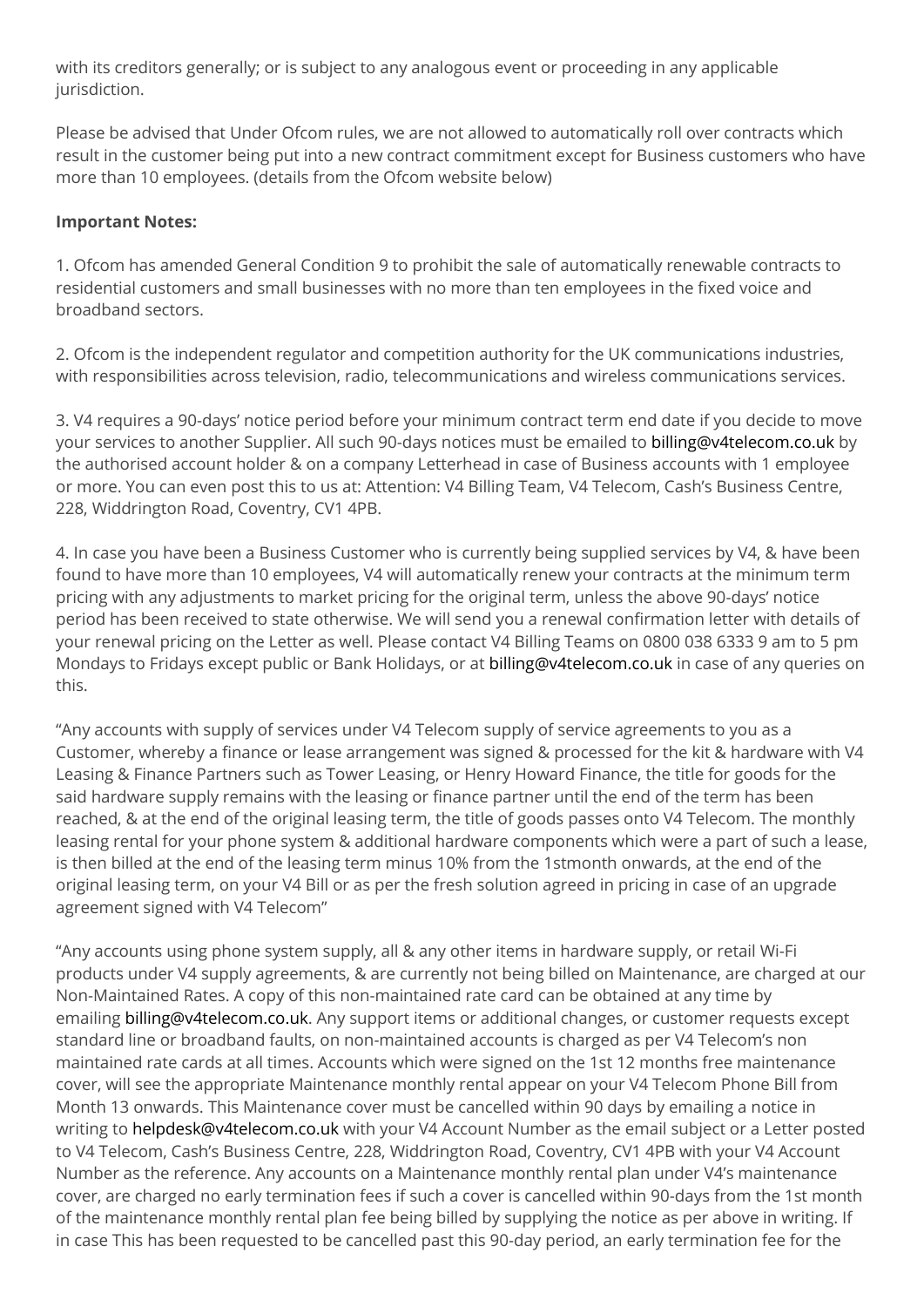monthly maintenance rate cover monthly rental x the remaining months in the V4 contract term on the account becomes payable in 14 days".

## **What are V4 Telecoms payment terms and charges?**

Any promotional offers such as inclusive line rental or broadband shall be free of charge for a maximum period of 12 months, after which, any services received free of charge will be billed at the standard rate, for the remainder of the contract. Early termination Fee's and standard terms apply.

V4 Telecom invoices are emailed or mailed to your premises during the 1st week of each calendar month. You have a responsibility to pay the Fees that apply to the Services you're receiving from us. These Fees are in British pounds sterling and payable from the day that the Services are installed or provisioned. Recurring Fees will be collected monthly in advance, while one-off fees will be collected in arrears. Our invoices are due 10 days after the invoice date. We'll collect the amount invoiced to you via direct debit on or shortly after the due date.

Our call charges are set out in our tariff on our Website and all calls you make will be subject to this tariff unless otherwise agreed in writing with us.

Our Fees include the following:

**Telephone connection fee** - the cost of installing a new telephone line through BT Openreach.

**Broadband connection fee** - the cost of activating broadband.

**Broadband line rental** - the rental for the Broadband Service.

**Broadband overage fee** - the price for additional data per gigabyte above and beyond the broadband data allowance included with your Broadband Service.

**Broadband cease charge** - a charge levied by BT Openreach if you cancel a broadband service.

**BT Openreach special charges** - other charges paid by us that are passed through at cost to you from BT Openreach (e.g. abortive visit charges, specialist wiring work, engineer repair visits).

**Late payment fees** - due in the event that you do not pay the Fees on time.

**Cancellation fees** - due in the event that you cancel a Service during the Minimum Term or without providing the required notice.

**Equipment fees** - for any equipment purchased from us including routers, handsets, SIMs, adaptors, power supplies and any other computer, network and telephony equipment.

**Mobile fees** - the fees for your Mobile Services including fixed periodic charges, usage charges and domestic and international call charges.

**Delivery Fee** - the cost of delivery of Equipment to your premises.

**Additional charges** - additional or supplemental services or equipment which you have asked us to provide.

These Fees may vary from time to time and all Fees are non-refundable unless otherwise stated. We may impose a credit limit of your account and/or require a deposit as security for paying your bills.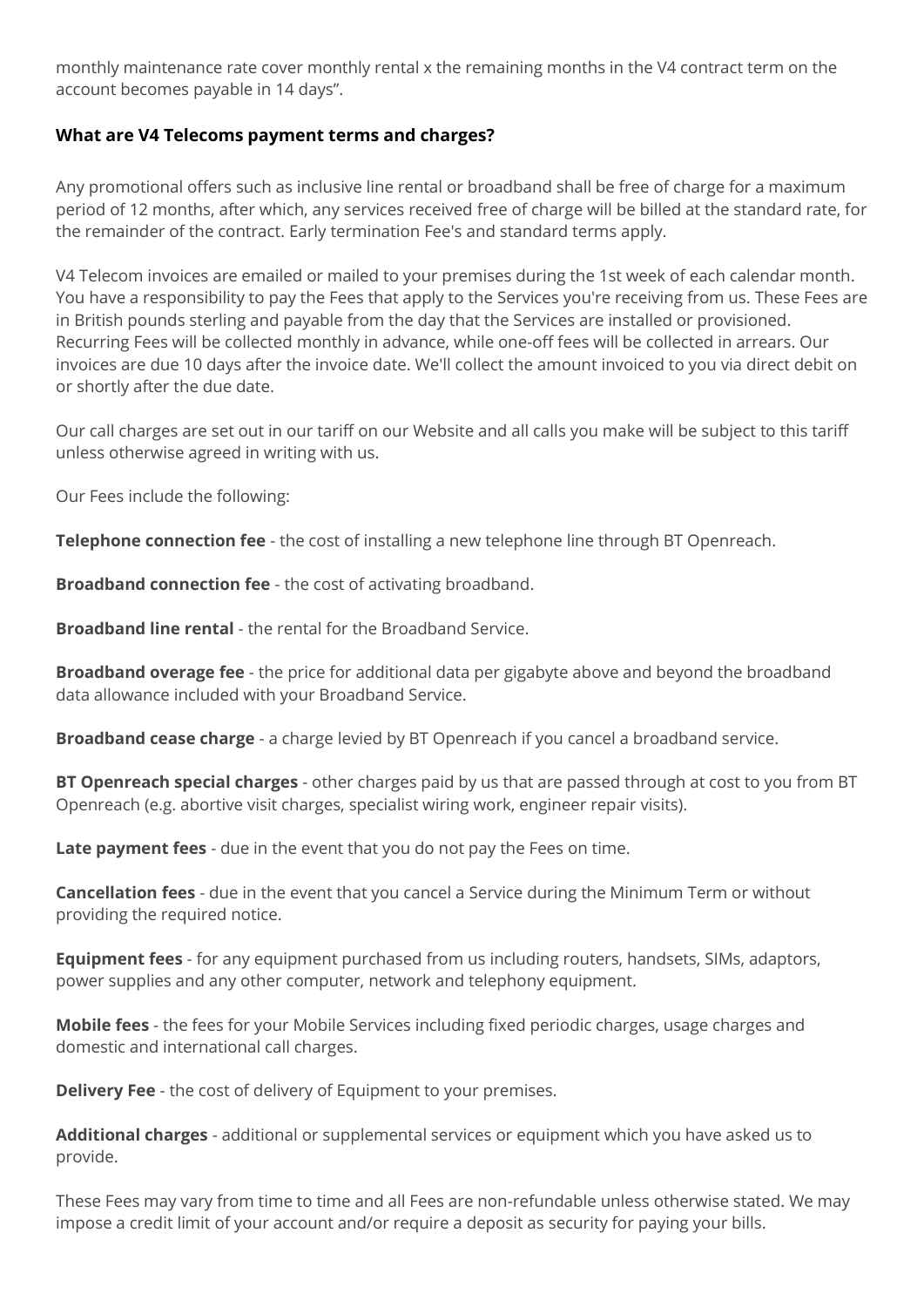We accept payment by direct debit and you agree to complete, return and maintain a direct debit mandate to pay us. If your bank details change you must notify us immediately to ensure continuity of your Services. You agree to inform us if your direct debit authority is terminated at any time. If a direct debit payment fails, we may contact you to arrange payment and you will be liable to pay interest and late payment fees under these Terms. If we cannot contact you after a failed direct debit payment, we may suspend or terminate the Services and these Terms without further notice. Please note that we charge £15.99 per month if you don't pay via direct debit.

Please also be advised that we reserve the right to change our Fees including our tariffs at any time, by either giving you notice in writing which will include sending an email to the email address you provide to us or by updating the pricing on our Website. Unless we increase our prices for any of the reasons set out in this section, you can also end the contract during the Minimum Term if we increase our Fees. If you wish to end this contract for these reasons, then you need to let us know within 30 days of notice of the change (sections 'What is the contract period and how does it end?').

We may also increase your payments if required by law or if any regulatory authority requests or requires a change to any aspect of our pricing, including to reflect a change in the rate of VAT or other applicable taxation charge or levy, which affects the Services directly or our pricing structure generally. We will use our reasonable endeavours to notify you before any price increase takes effect under this section.

You must pay us all sums due to us in full and you cannot deduct or withhold any part of the sums you owe us, except as permitted by law. Please be advised that in the event of us not receiving full payment for Services provided, we have the right to suspend or terminate your Services and take any steps necessary to recover the amount due (including any costs incurred collecting the funds owed). There will be an additional cost incurred once account is passed over to external debt collection agency.

All prices shown on our Website and Order Forms are exclusive of VAT and our invoices show VAT payable as a separate item on each invoice. In any event you are liable to pay VAT on all Services provided.

## **What happens if there are Service interruptions?**

We'll take reasonable measures to rectify any interruptions or faults in the Services that we provide. However, we cannot be held responsible for disruptions caused as a result of war, strikes, natural disasters or other 'acts of God' and shall not be liable for any delay or failure in the performance of its obligations to the extent that such delay or failure is attributable to matters beyond our reasonable control.

We or our network providers may need to make changes to a network or the technical specification of a Service or may need to suspend provision of the Services for operational or technical reasons. We'll use all reasonable endeavours to notify you in advance of such changes or suspension if it materially affects your Services. Obviously we'll do everything which is reasonably within our power to minimise the effect of these disruptions on you and restore the Service as soon as we can.

It is technically impossible for us to provide fault-free Services at all times. But, we're committed to providing you with Services that have as few disruptions as possible. We cannot guarantee the quality and coverage of our mobile network providers' wireless network or signal strength.

## **What do I need to know about Voice over IP (VoIP) Telephony Service?**

By purchasing our Telephony Service, you must understand that there are some limitations of VoIP technology:

It may not offer all of the features you may expect from a conventional phone line. It may sometimes be unavailable as a result of things over which we have no control (e.g. the weather, loss of power, failures of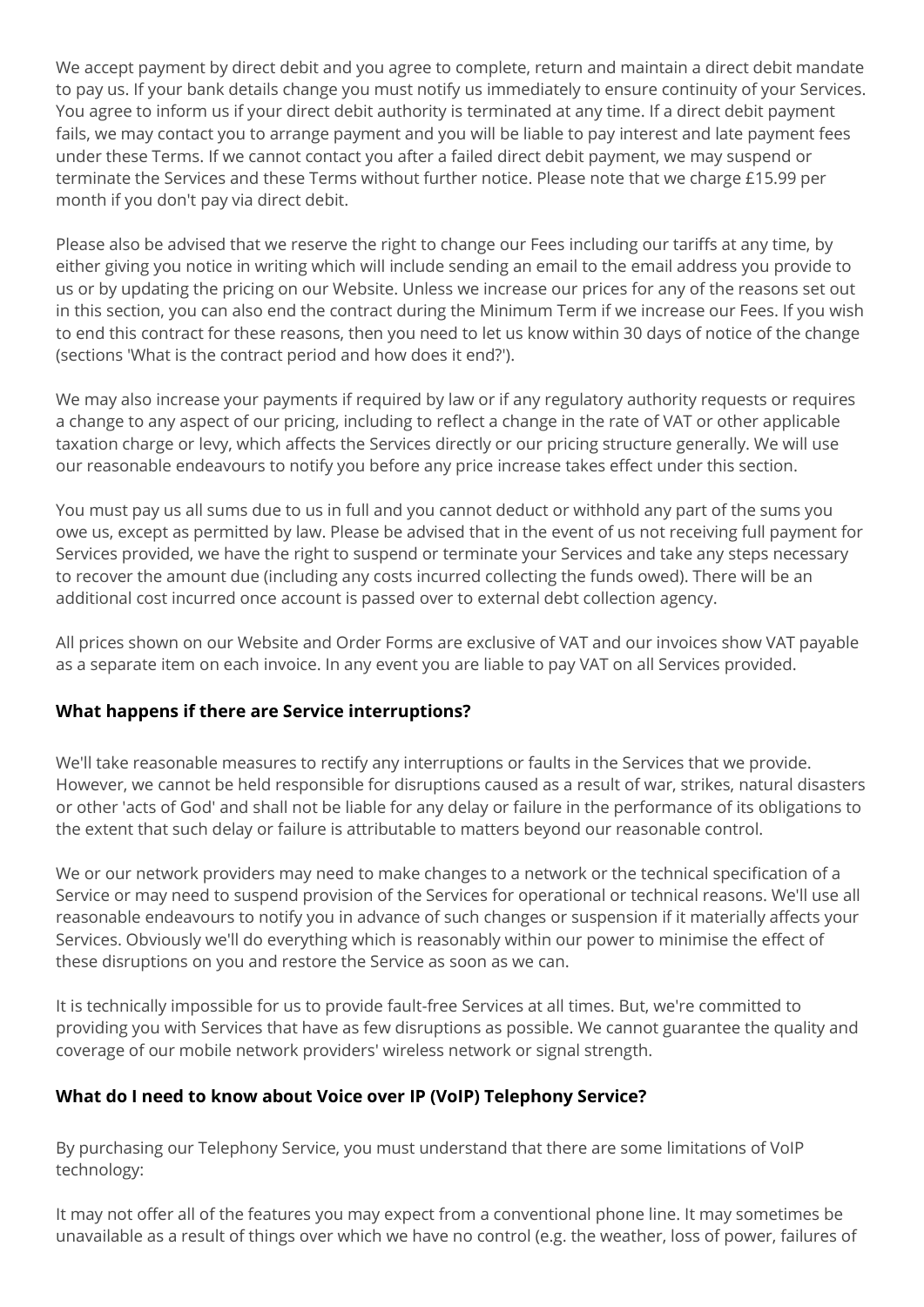your internet connection) and you understand that in such circumstances all services (including 999/112 emergency services) will also be unavailable.

Where you use our Telephony Service without our Broadband Service then there is a greater likelihood of connectivity and quality of service problems.

Connectivity to the 999/112 emergency services will be provided only to the extent that is technically feasible. As a result, you may have to provide your location information and phone number verbally to the operator. You may not be connected to the domestic emergency service upon dialling outside of mainland England, Wales, Scotland and Northern Ireland. You must register the physical location of each handset with us. This will default to the site address at which we set up the Telephony Service for you. Failure to update us with any changes will result in emergency operators unable to identify your location and phone number when you dial 999/112.

Emergency operators may or may not be able to identify your phone number in order to call you back if the call is unable to be completed, is dropped or disconnected, or if you are unable to speak to tell them your phone number and/or if the Service is not operational for any reason. Emergency operators may also not be able to hold your line open in the event that you hang up. If we suspend or terminate the Telephony Service, you may not be able to dial 999/112.

You agree to inform potential users of the Services of the above limitations and you understand and accept that you should always have an alternative means of accessing 999/112 emergency services.

## **What do I need to know about Mobile Services?**

We are providing you with Mobile Services using approved devices, SIMs and network resources provided by our network providers both in the UK and abroad.

You must ensure that all your SIMs are used in accordance with these Terms. The SIMs remain the property of the network providers at all times and you are granted a limited license to use the SIMs to access the Mobile Services. We may recall the SIMs at any time. You must only use the SIMs in approved devices.

The Mobile Service may include premium services such as international calling and roaming. If using the Mobile Service abroad, your use of the Services may be subject to the laws and regulations that apply in that country. We are not liable for any failure to comply with those laws or regulations.

When the Mobile Service ends, we will disconnect all your SIMs and you will not be able to use the Mobile Service or make calls to the emergency services.

## **What do I need to know about the Leased Line Service?**

Leased lines are either Ethernet in the First Mile ('EFM') or dedicated fibre circuits that either connect to the internet or connect two sites together without internet ('Point to Point'). You can also have multiple circuits to provide higher resiliency.

Leased lines are a bespoke service and installation time and costs vary from case to case. After you submit your order based upon our standard Fees, we'll need to do a site survey within 30 days of accepting your order to establish whether any additional Fees are payable.. After the site survey, we'll know if any additional Fees will apply and if so, you'll need to agree to these Fees. If you don't wish to accept the Fees or you don't agree to any extra Fees within 25 days, the order will simply cancel with no cancellation fees.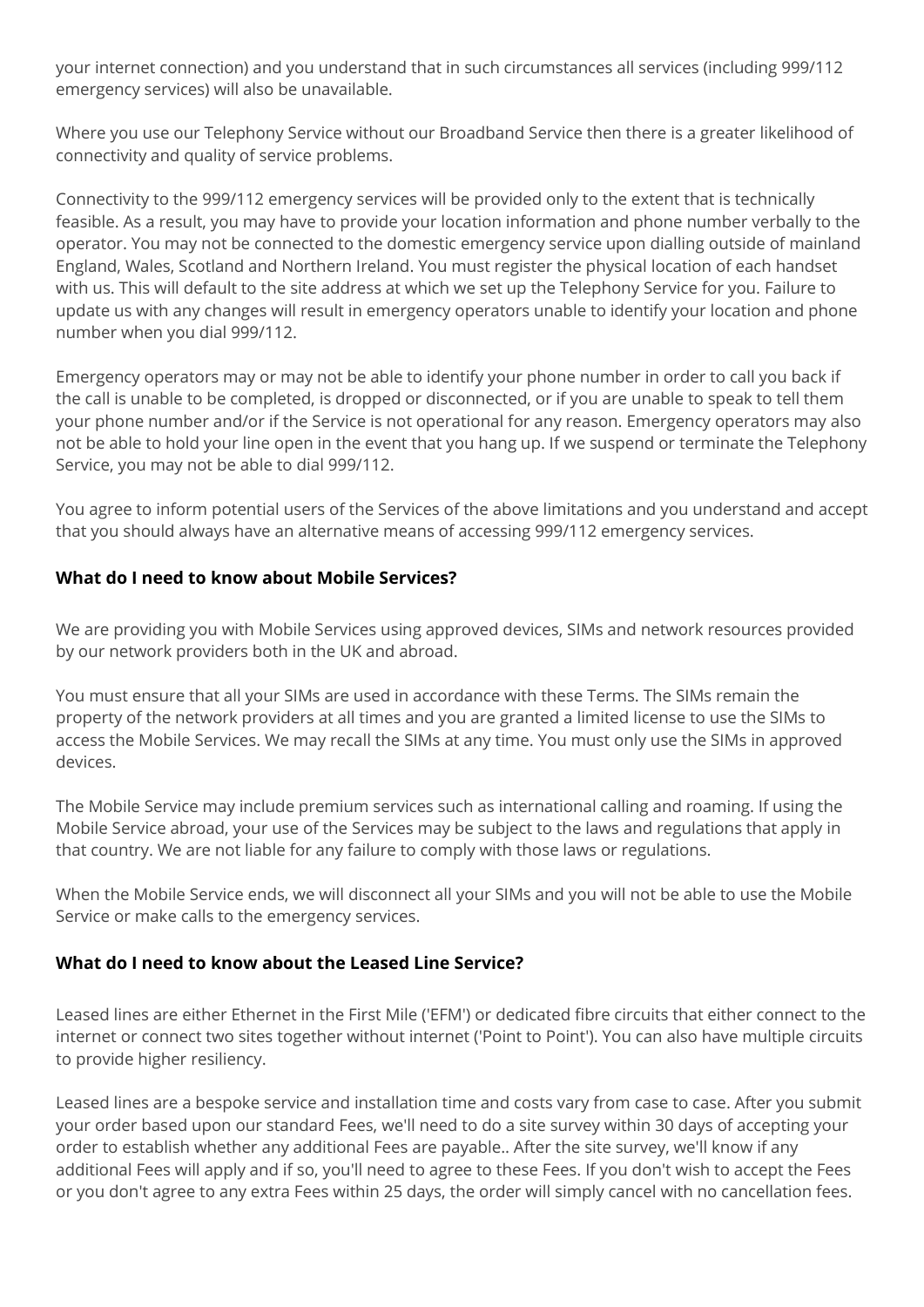If the site survey does not identify any extra Fees, the order will automatically proceed using the Fee quoted when you submitted your order. If the site survey identifies additional Fees and you accept them, the order will proceed.

As we will have already carried out the site survey on your behalf in order to begin the Service, if you wish to cancel the Service before it is installed; there will be cancellation charges which will be passed on at cost to you along with an administration fee for our time. These cancellation Fees will be applicable irrespective of the reason for your cancellation. For the avoidance of doubt, any other cancellation period as set out in these Terms does not apply to Leased Line Services.

Access to the site may be required for:

A site survey to be conducted by BT Openreach. Broadband provision (alarm monitoring). Fibre provisioning. Fibre splicing. Fibre end to end testing. Operational testing and handover testing.

If you agree a time and date for site access or a site survey for us or our technical partner or agent for the purposes of installation and/or configuration and you subsequently refuse the survey or it is not possible we reserve the right to recover in full any costs associated with the lack of site access or cancellation of site survey.

We bill quarterly in advance for Leased Line Services and we may require you to pay the installation charges and any excess construction charges before we proceed with the installation of your Service.

Each leased line will come with a service level policy, which will be detailed in your individual contract, to ensure that any faults are rectified within a certain time frame. Where we fail to meet the service level policy for a leased line, we will issue service credits for the time you were without service in accordance with our Leased Line Service Level Policy.

## **What happens if you move premises?**

If you change your address this contract will continue unless you exercise a right to end it in accordance with these Terms. If your new premises are in an area that's covered by our Services, then the Services will be moved to your new premises, but connection fees we reasonably incur may need to be paid.

If we are unable to provide Services to your new premises, then our standard cancellation terms of either one (1) months' notice (after the minimum term of Service) will apply.

## **What are your obligations?**

You agree that you will at all times:

Comply fully with these Terms and any reasonable instructions we give you; Comply with the terms set out in our Fair and acceptable usage policy and ensure that any others using our Services via your account also comply;

You are responsible for the security and proper use of your username and password and you must keep your security information (such as passwords and PINs) safe and tell us immediately and change your security information if you become aware of any improper disclosure or unauthorised use of the Services through your account. If we believe that there has been, or is likely to be, a breach of security of your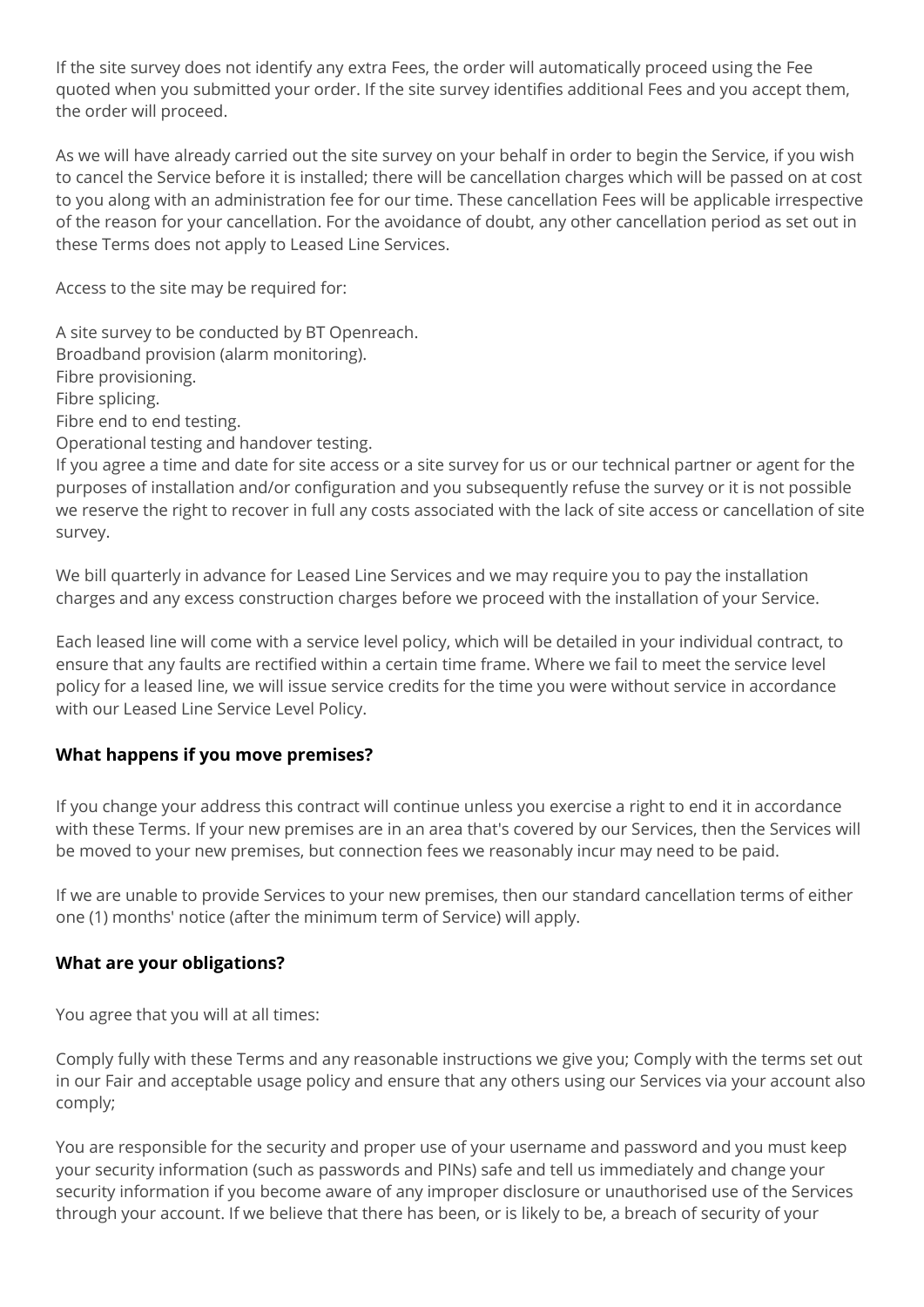username or password or of the username or password of any of your additional users, we may suspend such usernames and passwords and require that any or all of them are changed;

Provide accurate information to us (especially during the ordering process) and ensure that this information is always kept up to date and accurate;

Ensure that any site that we work on is a safe working environment;

Ensure that your equipment and software complies with all applicable laws and standards and that you have any necessary licenses before you use it to connect to our network and ensure that your equipment and software is compatible with our Equipment; Agree that only you control the content you upload or download using the our services and that we have no responsibility for any such content;

Indemnify us against all losses, liabilities, costs (including legal costs) and expenses which we may incur as a result of any third party claims against us arising from, or in connection with your use or misuse of the Services or breach of these Terms; All amounts due to us shall be paid in full (without deduction or withholding except as required by law) and you shall not be entitled to assert any credit, set-off or counterclaim against us in order to justify withholding payment of any such amount in whole or in part;

From time to time, we may (without notice to you) review, record or check your use of our Services where we are required to do so to ensure compliance with any laws or regulations or where ordered to do so by any court or other body or authority with the power to require such monitoring and to ensure compliance with these Terms and the Fair and acceptable usage policy.

## **What are the limitations of V4 Telecom's responsibility?**

Nothing in these Terms shall restrict or exclude either party's liability for fraud or for death or personal injury caused by it or its employees' or agents' negligence.

We are responsible to you for foreseeable loss and damage caused by us. If we fail to comply with these Terms, we are responsible for loss or damage you suffer that is a foreseeable result of our breaking this contract or our failing to use reasonable care and skill, but we are not responsible for any loss or damage that is not foreseeable. Loss or damage is foreseeable if either it is obvious that it will happen or if, at the time the contract was made, both we and you knew it might happen, for example, if you discussed it with us during the sales process.

If we are providing Services in your property, we will repair any damage to your property caused by us while doing so. However, we are not responsible for the cost of repairing any pre-existing faults or damage to your property that are found while providing the Services.

If you are a consumer we only supply the Services and Equipment to you for domestic and private use. If you use them for any commercial, business or re-sale purpose our liability to you will be limited as set out in this section.

Except as expressly set out in these Terms, we are not liable to pay damages for any losses caused by use of the Services or delays or interruptions. We are not liable to pay damages if anyone other than an authorised paying customer gains access to that customer's connection to our Services, that customer's computer and other related equipment or gains access to, destroys or distorts any data or information held by us.

We are not responsible for any goods or services supplied in a separate agreement with another supplier, even if access to these goods or services is through our network.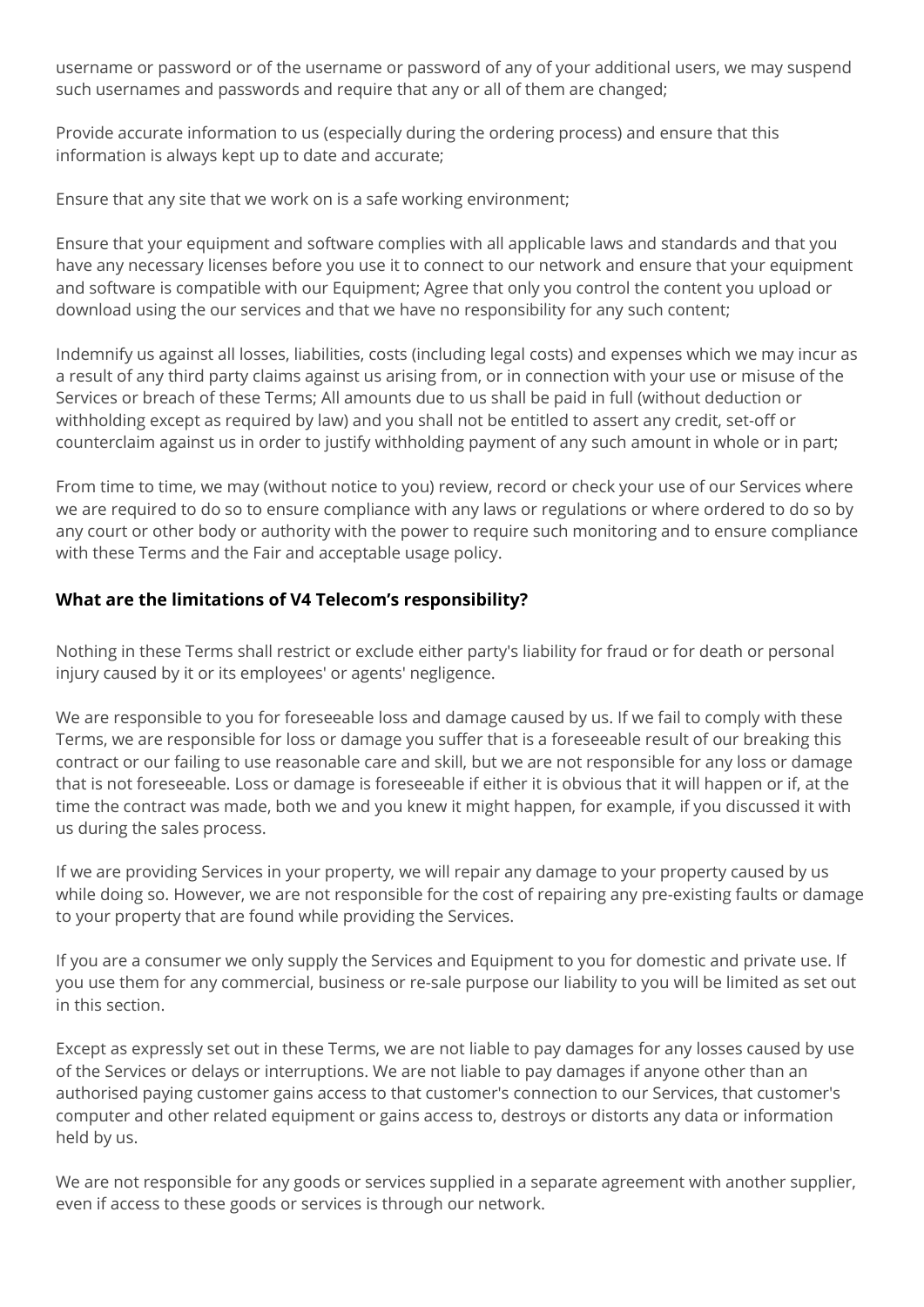Any offer, financial or otherwise in nature is no longer valid & V4 Telecom, its officers & Directors aren't liable to honour it if signed paperwork isn't received, accepted by our finance partner & approved internally by V4 as an Account within 14 days from when the offer was originally made. Such an offer must be in writing to a Customer.

V4 Telecom, its Officers, & Directors aren't to be held liable for any financial or any other offer or claim or a statement alluding to such made by an inactive or active employee of V4 if it hasn't been accompanied by prior consent in writing by a Company Director within V4 Telecom.

If you are a business, except as set out in this section and the section called 'What are your obligations?' and except for the requirements for you to pay all Fees owing to us under these Terms, neither party's aggregate liability to the other party with respect to these Terms for any claims arising in any calendar year (whether in contract, tort, arising as a result of negligence or breach of statutory duty or otherwise) shall exceed three thousand (3,000) pounds.

If you are a business, neither party will be liable to the other for any economic loss including, without limitation, any loss of profits, anticipated savings, business, contracts, revenue, time or goodwill or loss of data whether in contract, tort, arising as a result of negligence or breach of statutory duty or otherwise or the cost of procuring substitute goods or services provided that doesn't include:

Claims for any damage to your tangible property, caused by the negligence or otherwise by any act or omission of us, our employees, agents or subcontractors, whilst on your premises. You shall at all times be under a duty to mitigate any losses suffered by you.

This section will continue to apply even after the Terms have ended and each provision of this section is to be construed as a separate provision applying and surviving even if one or more of the other provisions of this clause is held inapplicable or unreasonable.

If you are a business, there are no representations, warranties, terms or undertakings, except as expressly set out in these Terms and any others are expressly excluded, whether express or implied, statutory or otherwise.

## **How will we contact each other?**

You may contact us by sending an email, by calling our telephone numbers as set out on our Website and any important communications (including any notices or other communications required under these Terms) should additionally be sent by post to: V4 Telecom, Cash's Business Centre, 228 Widdrington Road, Coventry CV1 4PB.

We will contact you at the email address that you provide or an alternative email address you provide to us for this purpose.

## **Will any of this change?**

Over time, this is possible. We may change these Terms from time to time by notifying you of the revised Terms by email. If any change we make is detrimental to you, you can terminate the affected Service(s) by providing 1 months' notice unless such change is required by law or regulation. You will be deemed to have accepted the change if you continue to use the Services.

## **What if I have a complaint?**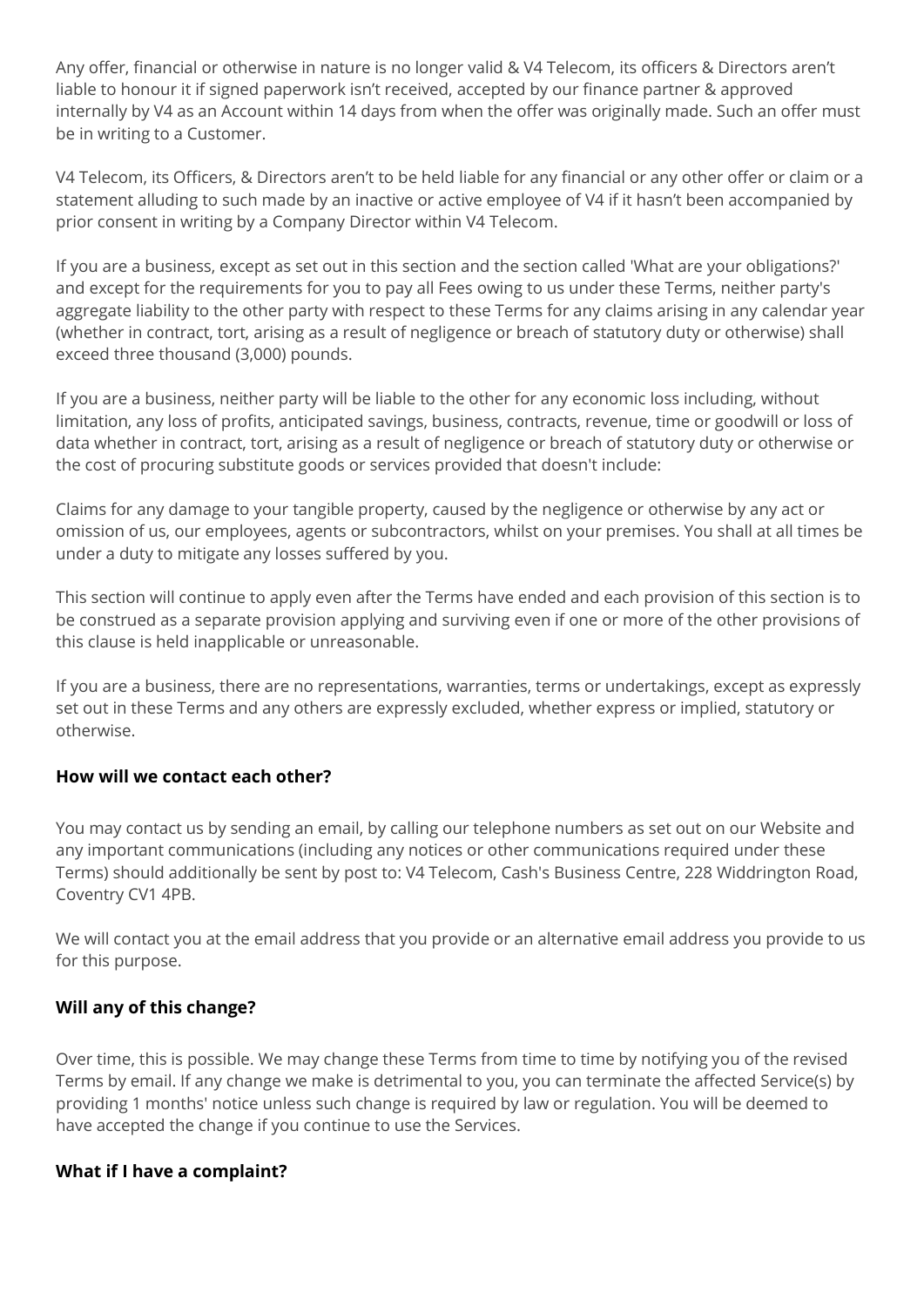We are committed to providing excellent customer service and endeavour to deal with any complaint fairly and within a reasonable period of time. However should you remain dissatisfied with any aspect of our service, you should follow our Complaints Policy by sending a formal written letter to the address: V4 Telecom, Cash's Business Centre, Unit 2, Ground Floor, 228 Widdrington Road, Coventry CV1 4PB or by emailing support@v4telecom.co.uk and we will try to resolve your complaint as soon as possible.

If a complaint cannot be resolved within 8 weeks of you raising it with us, then you may consider alternative dispute resolution. Alternative dispute resolution is a process where an independent body considers the facts of a dispute and seeks to resolve it, without you having to go to court. Alternative dispute resolution services for our customers are provided by Ombudsman Services: Communications whose website is ombudsman-services.org/communications.html who will not charge you for making a complaint and if you are not satisfied with the outcome you can still bring legal proceedings. Alternatively, you can refer your dispute to the European Commission online dispute resolution platform.

## **What happens if there is fraud on my account?**

You are responsible for all call charges and other charges resulting from fraudulent and/or unauthorised use of the Equipment and the Services by you and third parties. It is therefore imperative that you keep your personal details, your computers, your network and access to your premises secure. V4 Telecom reserves the full rights to pass on costs of any "fraud calls" to the Customer Account if in case detected by our Billing Platform & This must be paid within 14 days. V4 Telecom can offer you a fraud protection cover at an additional cost per month should you enquire with [billing@v4telecom.co.uk](mailto:billing@v4telecom.co.uk) This can be activated on your account.

## **What do I need to keep confidential and what about my personal data?**

Both parties agree to keep in confidence any information of the other, whether written or verbal, of a confidential nature obtained in association with these Terms except to the extent that any disclosure is required by law, for us to provide the Services or that such information has already entered the public domain..

You agree that our network providers and us may use your personal data to provide the Services and in accordance with our **[Privacy Policy.](https://www.v4telecom.co.uk/privacy-policy)**

## **Is there anything else I need to know?**

All intellectual property rights in the Services are owned or licensed by us or its network providers and you agree that you have no right, title or interest in such intellectual property rights.

We may assign these Terms, or these Terms only in respect of particular Services which we provide to you, to a third party, provided we give 7 days formal notice via the monthly invoices you receive from us, of a change in assignment of these terms, to a third party appointed by us.

Any failure or delay by either party in exercising or enforcing any rights or benefits granted by these Terms won't be deemed to be a waiver of any such right or benefit nor will it prevent us from exercising or enforcing any such right or benefit or any other right or benefit on any other occasion.

If a court arbitrator or any government agency stipulates that any part of these Terms is unenforceable, the remaining Terms will still be valid and enforceable.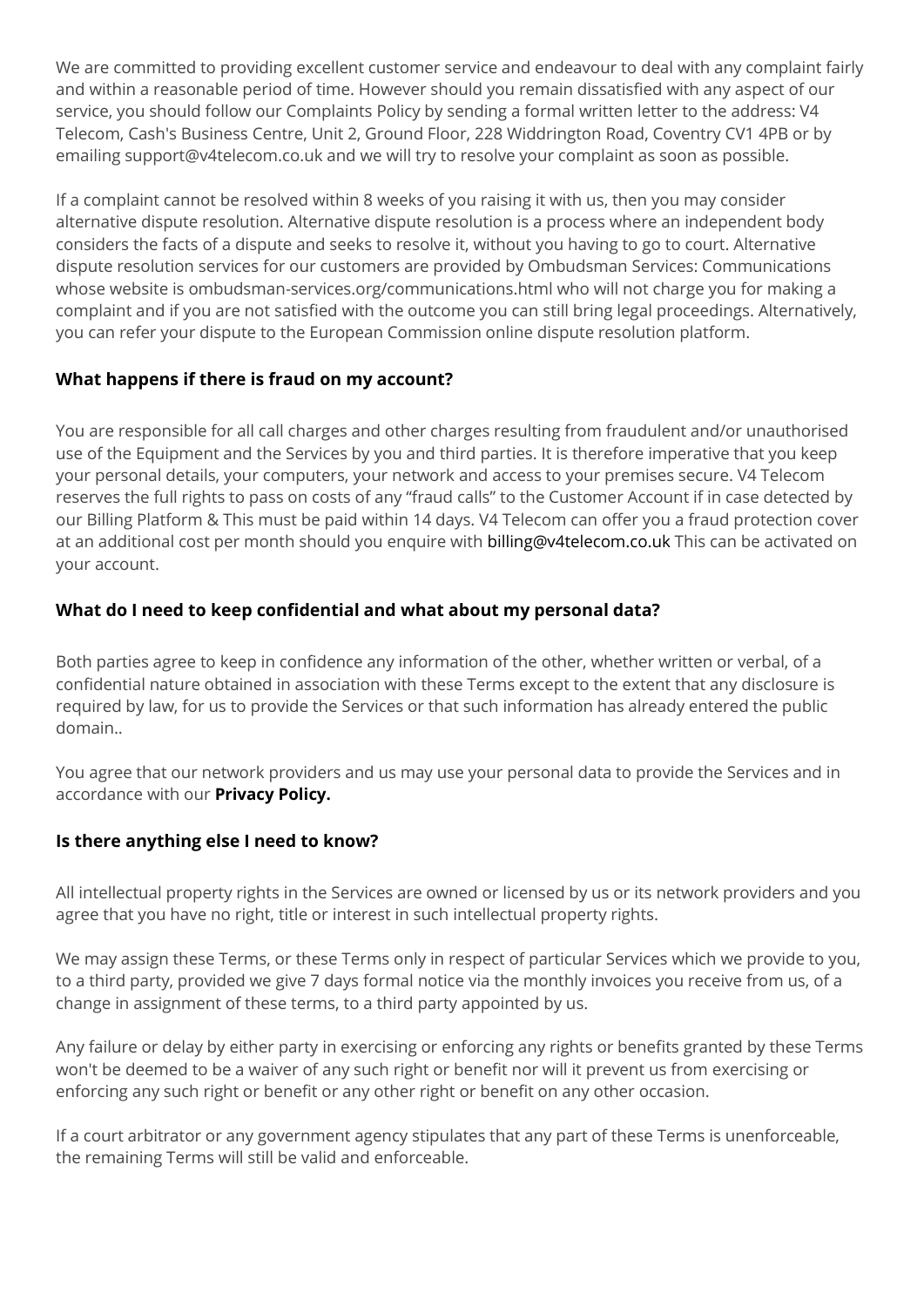These Terms do not create any other rights for, or enforceable by any third party under the Contracts (Rights of Third Parties) Act 1999 except that our mobile network providers will have the right to enforce any rights in relation to the Mobile Service conferred under these Terms directly against you.

Nothing in these Terms shall be construed as creating a partnership or joint venture.

The Terms set out the entire agreement between you and us relating to the provision of the Services to you including all intended rights and obligations and supersede any and all previous agreements and understandings between you and us with respect to such provision.

The Terms shall be governed and construed in accordance with English law and both parties submit to the exclusive jurisdiction of the English courts.

# **Cooling off Period**

V4 Telecom offers a standard 14 day cooling off period on all 'Business' & 'Residential' orders. This 14 day period resumes from the date of entering into the contract by the end customer. This cooling off period clause offers any new order sent to V4 Telecom a 14 day period to cancel the contract completely within the first 14 days of signing up. The length and start date of a cooling off period will apply only to orders with a new customer.

# **Your Rights**

As a V4 Telecom customer, you have the right to cancel your contract before the Minimum Term of 24 months kicks in or whichever term applicable as at the point of sign up. So whether your circumstances have changed or you've spotted a better deal from a different provider, the cooling off period is your chance to change your mind without paying any early termination fees to V4 Telecom. Early termination Fees with V4 Telecom is usually your monthly minimum fee, times the remaining months left on your relevant contract term as reflected on our system, payable within 10 days from date of cancellation received.

## **How to make use of your cooling off period when signing up to a new contract**

Check below of the cooling off period applies to your order. V4 Telecom will allow you to cancel during cool off period by calling the V4 Support Member at 0800 038 5495 during Mondays to Fridays 8.30 am to 5.30 am or by dropping a quick email to **[support@v4telecom.co.uk.](mailto:support@v4telecom.co.uk)** Please mention 'I want to use the 14 day cooling off period to cancel the order' along with your date of sign up and full company name / full customer name as applicable in the subject line while sending email

to **[support@v4telecom.co.uk.](mailto:support@v4telecom.co.uk)** Alternatively, please use the buttons to your right called **PLEASE FEEDBACK OR GO TO CONTACT US PAGE** available on our website**[v4telecom.co.uk](https://v4telecom.co.uk/)** to use your cooling off period to cancel your order with us within the stipulated 14 day period.

Please note that if V4 Telecom had to pay an initial amount to get your service connected as a part of your order sign up, for example if we paid for your new phone line to be installed, or provided expensive equipment, or we you have instructed us to begin the Services before the end of the cooling off period, you may have to pay a fee to cover any reasonable costs. This is not the same as an early termination fee. You will be charged and expected to pay within 7 days for the service you were able to use before cancellation request is accepted. You will also need to pay within 7 days any costs as a part of your order sign up spent on installation, connection or activation fees involved, even if they were advertised as free as a condition of taking out the full service from V4 Telecom.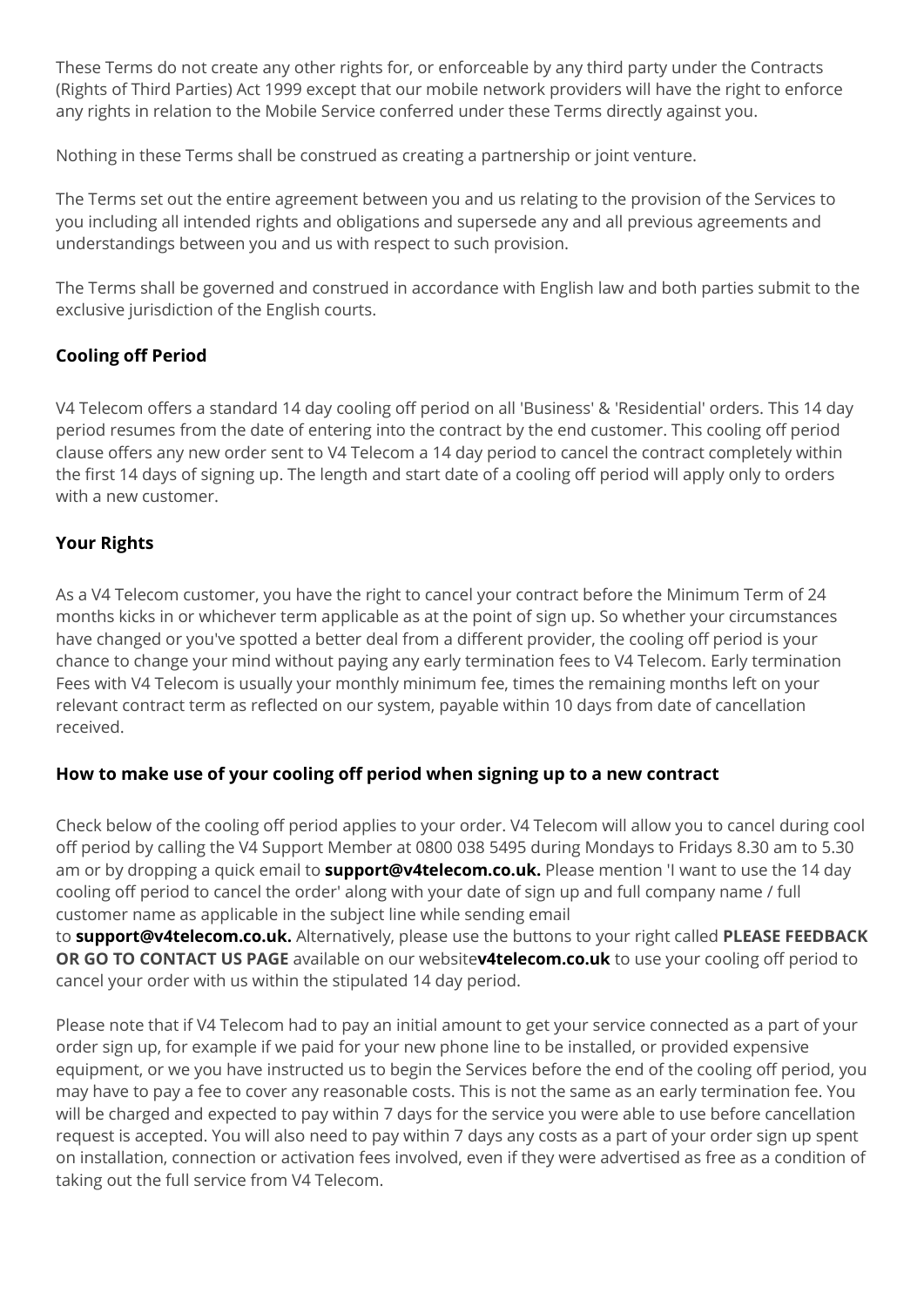Fibre customers on V4 Telecom may cancel at any time before the service start date (CRD) but will be liable to pay for costs relating to installation of any equipment for fibre services before cancellation request is accepted on our system.

## **Usage caps**

If your Broadband Service has a cap on the amount of data that you can download or upload each month ('Usage Cap'), your usage must not go over that Usage Cap each month. For the current Usage Caps on each Product, please contact us on 0800 038 6333. Excess usage on the standard broadband connections is '1 / GB. If we charge you for excess usage, we will let you know by email and by post and we will explain the consequences of you going over your Usage Cap, for example, the increased subscription or other charges you incur.

"V4 Telecom have a fair usage policy of 500GB of data usage on any unlimited broadband product offered to its customers. We reserve the right to charge for any excessive usage over this amount".

# **Broadband speed**

Standard broadband speeds are 24 Mbit down and 1.3Mbit up on SME Bundles and SME Broadband Only and can vary depending upon the location of your local exchange and other factors. Speeds on the BT 21CN type service are also the same being 24 Mbit down and 1.3Mbit up and can vary depending upon the location of your local exchange and other factors. Speeds on the BT IP stream service type are generally around 8Mbit down and 448Kbit up and can vary depending upon a host of factors. Standard Fibre speeds are 40 to 80 Mbit down and 10 to 20 Mbit down depending upon the monthly tariff option chosen and a host of other related factors.

## **Customer Acceptance of Terms of Business from V4 Telecom**

## **The Small Print**

## Pricing Options

Call rates always billed in pence per minute. The published pricing options are subject to availability at all times. Prices are valid from 01 / 06 / 2014. Any mention of UK Call Rates refers to only calls made to 01, 02, 03 Numbers.

All Call packages & standard call rates across all voice products are billed in 30 seconds increments across the Board for all V4 Accounts.

All published pricing options are exclusive of VAT at all times. Minimum calls set up fee of 50p applies, which would otherwise be less than the minimum charge specified in certain cases. Operator Assist Calls like 100, 155, 195 will be charged depending upon incidence and duration of calls and tend to be usually expensive call types. Calls from Northern Ireland to fixed telephones in the Republic of Ireland will be charged at the appropriate Inland rate. Calls from Northern Ireland to mobile telephones registered in the Republic of Ireland will be charged at the same rate as calls from the rest of the United Kingdom to mobile telephones registered in the Republic of Ireland. Calls to the Channel Islands are charged at National Rate.

V4 Telecom continues to use the information available in the public domain from various providers to tally them with our standard tariff options to create the best pricing each time for the end customer. We carry out this online comparison exercise once per calendar month.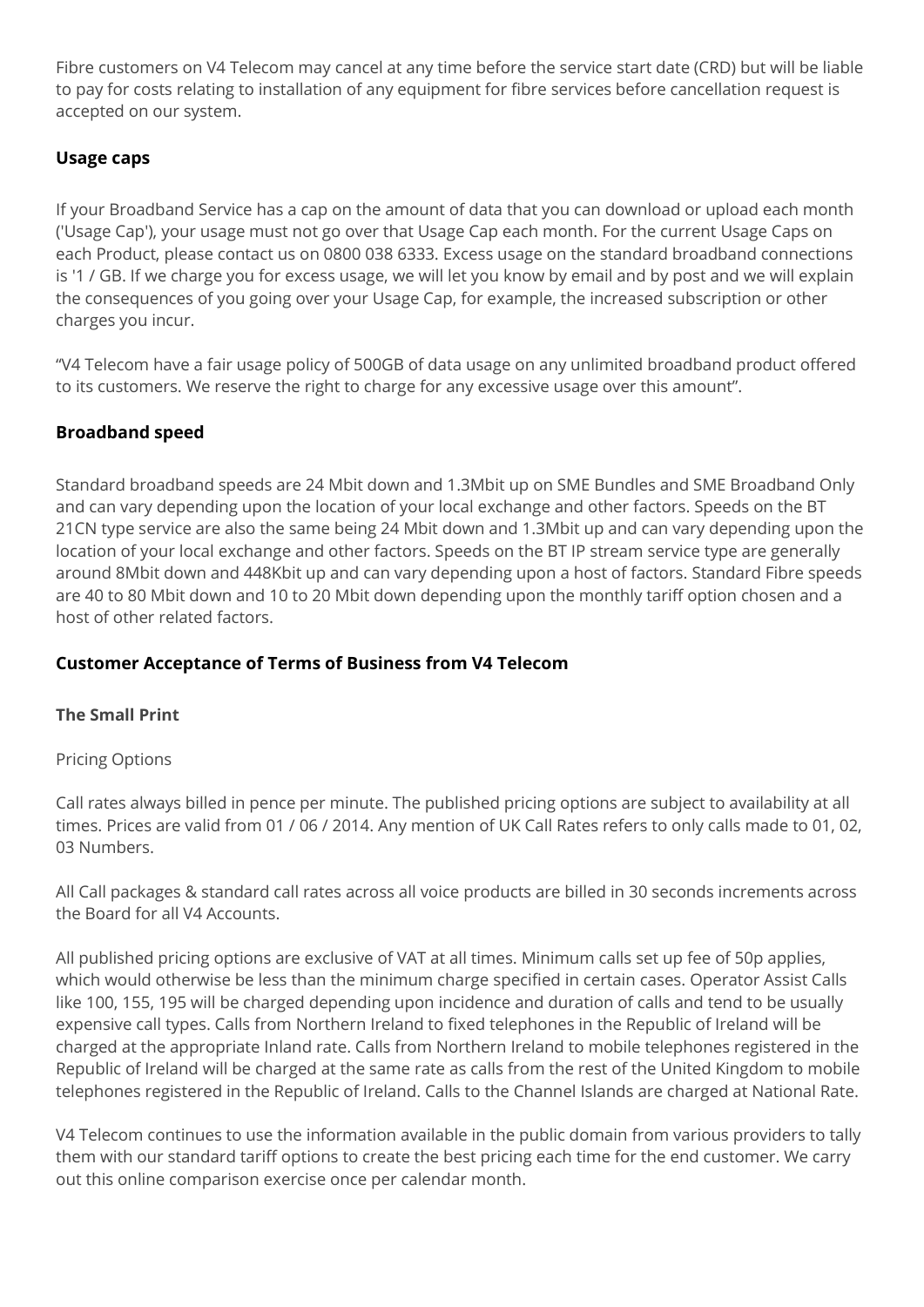All pricing options with any new orders can be ordered and submitted to our inbound sales team online or even via our website. V4 Telecom Members can offer free call backs to any new orders at all times. V4 Telecom makes these 2 options available to the end customer if somehow the same phone number can't be retained while moving premises where the customer can choose from 1) CALLER REDIRECT is a recorded voice message advising all incoming calls of your NEW phone numbers. This costs '9.99 a month. 2) You can choose to have REMOTE CALL FORWARDING to your new number. This will cost you an additional £30 per month plus the cost of all Diverted calls. New Line Installations are billed at an upfront payment of £65 once off fee. The new line install fee of £65 applies to all conversions from a BT Open Reach Line to an LLU Line. LLU to BT Open Reach Line Conversions have an upfront install fee of £99. Direct Debit completion is compulsory at point of sale for all Channels. Non Direct Debit Accounts attract a monthly invoice administration fee of £15.99 a month. Non Email Billing Accounts attract a monthly invoice administration fee of £2.99 a month. The Direct debit Dishonor fee is £15.99 and Cheque Dishonor fee is £15.99. All charges mentioned in this section are standard charges that apply unless otherwise stated as per any promotional offers that may or may not be offered to you as the end user.

## Late Payment

V4 Telecom telephone accounts fall due generally around the 20th of each calendar month. Our system processes all Direct Debits available on file authorisation mandate from our end user base.

Any failed Direct Debit accounts due to reasons like incorrect details or change of details not informed prior & updated on our systems, or lack of sufficient funds to the tune of the reflected amount on the V4 Telecom invoice are given overdue payment reminders post due date before suspension of services occurs.

If a Direct Debit is dishonoured or cancelled we shall suspend your service until payment is made & Direct debit is reinstated. Non DD Fee of £15 will be charged for all cancelled Direct debit accounts and accounts where no mode of payment is set. We may charge interest on all overdue amounts from time to time on a daily basis at a rate of 8% above the base rate of the Bank of England, to run from the due date of payment until receipt by us of the full amount (including any accrued interest) whether before or after judgement in respect of the overdue amount.

£12.99 Late Fee Applies to all Unpaid Accounts including Failed Direct Debit Accounts.

Unpaid Accounts are suspended from active services on our auto system on or before 33 days from the Bill Issue Date as reflected on your V4 Telecom Invoice.

V4 Telecom members regularly get in touch with outstanding accounts via reminder notices and follow up calls to ensure the accounts are up to date before suspension occurs.

Suspension of services under our credit control terms are only removed post full payment of the outstanding account has been received on our system and a reconnection fee of £20.99 per suspended account has been agreed to be paid onto the next V4 Telecom invoice. Accounts, which remain unpaid even post 15 days from Bill Issue date, may have their services fully disconnected and the outstanding account handed over to a debt collection bureau.

## Changing your plan

V4 Telecom Fair & Acceptable Usage Policy applies across all the products & services available from V4 Telecom. Plan Options can't be changed in the 1st 6 months from Live Date.

Post 6 Months from live date, pricing options can be changed to upgrade or downgrade at no extra admin fees. However, any modifications on broadband connections attract a once off fee of £30 (unless otherwise stated) payable on your next invoice.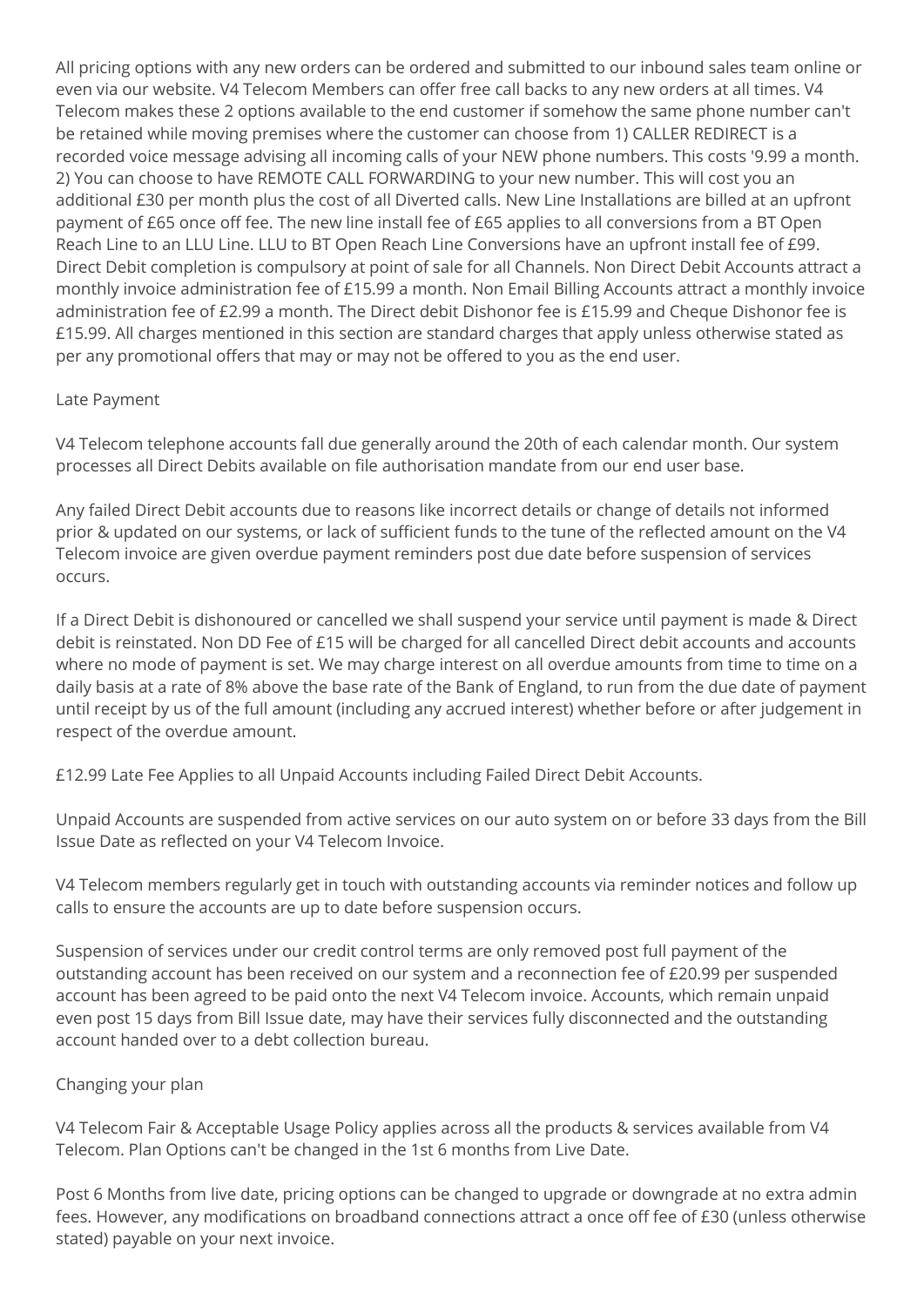SME Fixed Voice Comparisons have been done with a standard telephone line. It doesn't include any reference to fibre optic lines. Broadband Connection speeds continue to remain dependent on the quality of your telephone line, ability of the local change to support the expected speeds and the distance between your business premises and the local exchange.

We have the right to restrict broadband connection speeds that exceed 50GB per month unless advised otherwise in the terms of the order as a part of the V4 Telecom Fair & Acceptable Usage Policy.

## Consumer Price Index (CPI) & Pricing Update

Your broadband, mobile and landline monthly plan fees might go up in some cases in line with any change in the rate of CPI (Consumer Price Index). Lot of our extra charges at account level, like out- of-cap calling rates and your optional bolt-ons will go up in line with CPI too. The price of our pay monthly plan fees increase in line with CPI so we can keep pace with inflation. This reflects the increase in the costs to run and invest in our wholesale support networks and service we provide you, and allows us to invest in after care improvements and make sure we give you the best possible service at all times.

## Router options

Technicolor TG 582N Pro Wireless Routers are available with broadband or fibre connections free of charge when ordered at the point of sale. A separate fee of £15.99 is payable upfront at the point of sale, which includes cost of router configuration, packaging and tracking delivery based on RM 48 Hour Express Delivery.

Technicolor TG 582N Pro Wireless Routers are available at a one off price of £50.99 where not ordered at the point of sale or where ordered without a broadband or fibre connection.

These Technicolor routers have a warranty period of 12 months and conditions may apply on warranty availability. Credit for returned routers (if proven to be faulty and under warranty) equals to £27 once received to our offices and will be applied to the following month's V4 Telecom invoice. This excludes any routers you receive free of charge from V4 Telecom.

Credit for a wireless router no fault found and returned to our stock is £10 onto the following month's invoice. Credit for an unopened wireless router and 'returned to sender' if correct end customer address supplied on our system is £27 and if incorrect end customer address supplied on our system, credit reduced to £17. All such router credits on wireless routers are processed onto the following month's invoice.

## Broadband speed and options

Broadband Pricing Options may vary, depending upon the location of your local exchange.

Point of No Return (PONR) on broadband orders are 16.00 hours on the date before the day of delivery and connection going live which is usually 14 days from the date of submission of the order on our system.

Early Cancellation up to PONR is £36 on your next invoice.

Late cancellation after PONR has an early cancellation fee of £99 on your next invoice.

Any modifications requested before the date of delivery on a broadband order has a modification fee of £30 on your next V4 Telecom invoice. Any broadband bundles with a standard line requested which is not renewed beyond the minimum contract term of 24 months has a cease fee of £11 on the very next invoice.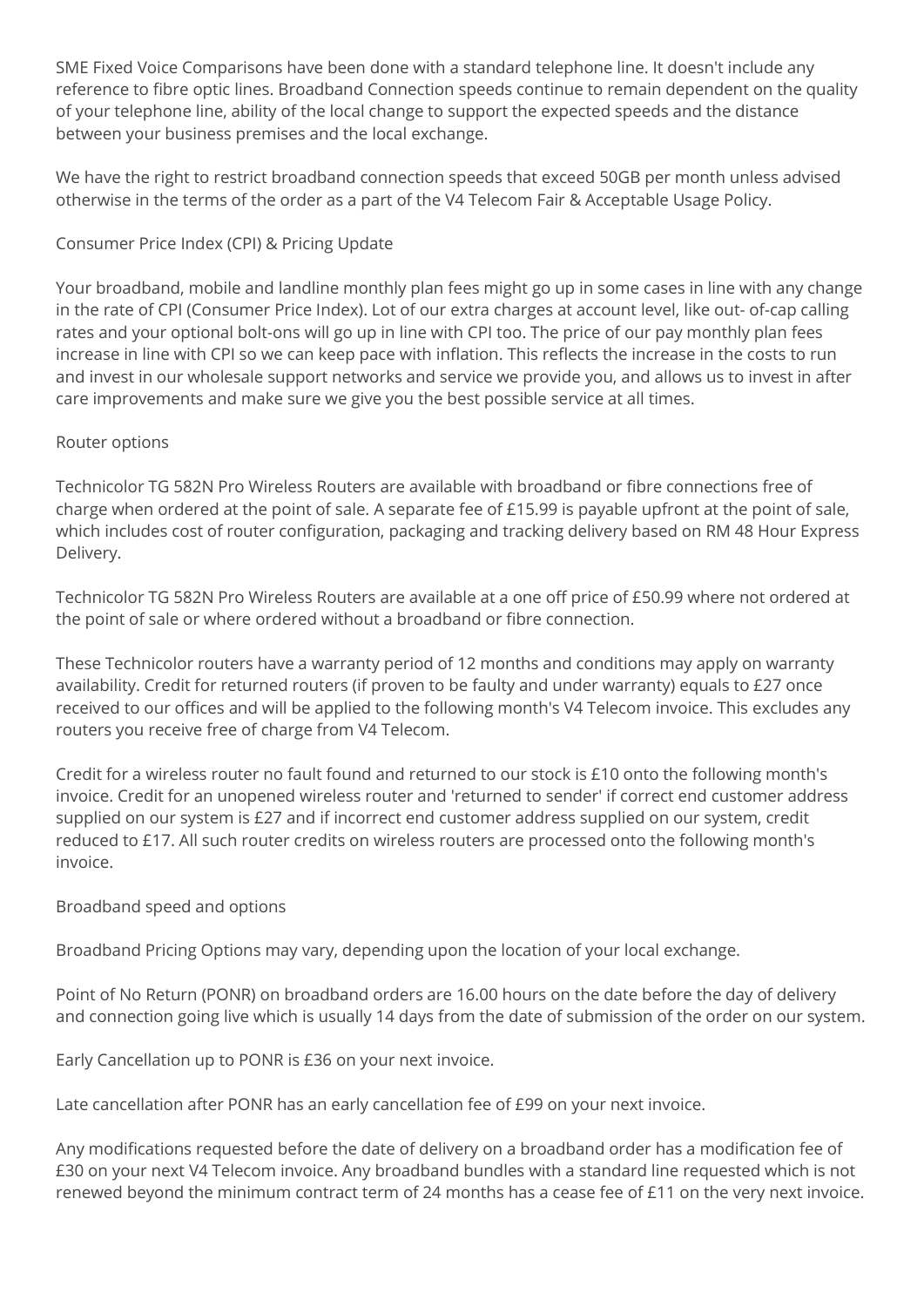Any cancellations during the Minimum Term on any of our Services has an early termination fee of the minimum monthly fee times the remaining months payable within 7 days from the date of requested cancellation to V4 Telecom.

## Connection Fees

There can be a migration fee of £30 on broadband connections when moving from another provider to V4 Telecom or a new activation fee of £65 for a new telephone line when setting up a new broadband connection on it. There is a cease of service fee during the Minimum Term of 24 months or after the end of the term of £11 if request for cease of services is registered on our systems.

Expediting Business Fibre connection installations or expediting repair requests on existing fibre connections from V4 Telecom have an additional fee of £250 payable upfront at the point of submission of order. Special Faults Investigations requested on broadband connections can range between £60 and £200 depending upon the nature of the special fault.

Business Fibre Connections from V4 Telecom on the BT Fibre backbone have an upfront set up fee of £99 payable at the point of submission of the order for migration of existing fibre connections based on the BT fibre backbone or setting up a new fibre connection. There is a 14-day cooling off period followed on all verbal orders.

## How to cancel

You have the right to cancel via email, phone or in writing to us. Please visit the CONTACT page for our contact details or simply drop in an email with 'CANCEL MY ORDER' with your contact details to **[support@v4telecom.co.uk](mailto:support@v4telecom.co.uk)** Cancellation or Early Termination Fees before the Minimum Term is over on any V4 Service is the minimum Fee per month times the remains months left in the Minimum Term. All cancellation fees are payable within 7 days from date of cancellation to V4 Telecom to facilitate transfer to any other provider at the customer end.

Please note that on our V4 Telecom standard pricing listing (available upon request), there is a minimum call cost set up fee of 50p unless advised otherwise on the chosen tariff option selected at point of sale on your order.

All of the pricing information and tariff options on the V4 Telecom website is purely for view purposes only and exclude any contractual proposition or warranty terms imposed on any of our products or solutions made available to the end customer.

## Finance Agreements – End of Term Clause

Please be advised that all finance agreements for lease of any business hardware has a fixed term as agreed with V4 finance partner. All finance agreements arranged by V4 for lease of equipment always has all business hardware sourced, supplied & maintained by V4. The title of goods for any such business hardware is held by V4 Telecom. It is hereby agreed that your monthly repayments to the finance company has no bearing on the supply of the Recurring services or network services billed monthly by V4, & are hence treated as two separate items. Upon end of the fixed term on any finance agreement arranged via V4 Telecom, any such business hardware will continue to be billed by V4 at the agreed monthly rental pricing minus 10% as a standard billing structure set across all V4 Clients unless agreed otherwise in writing. The customer has the option to opt for an outright purchase at an agreed price for the business hardware at the end of the original finance fixed term agreement or upgrade to a different business hardware solution at the newly agreed cost per month.

Change of Ownership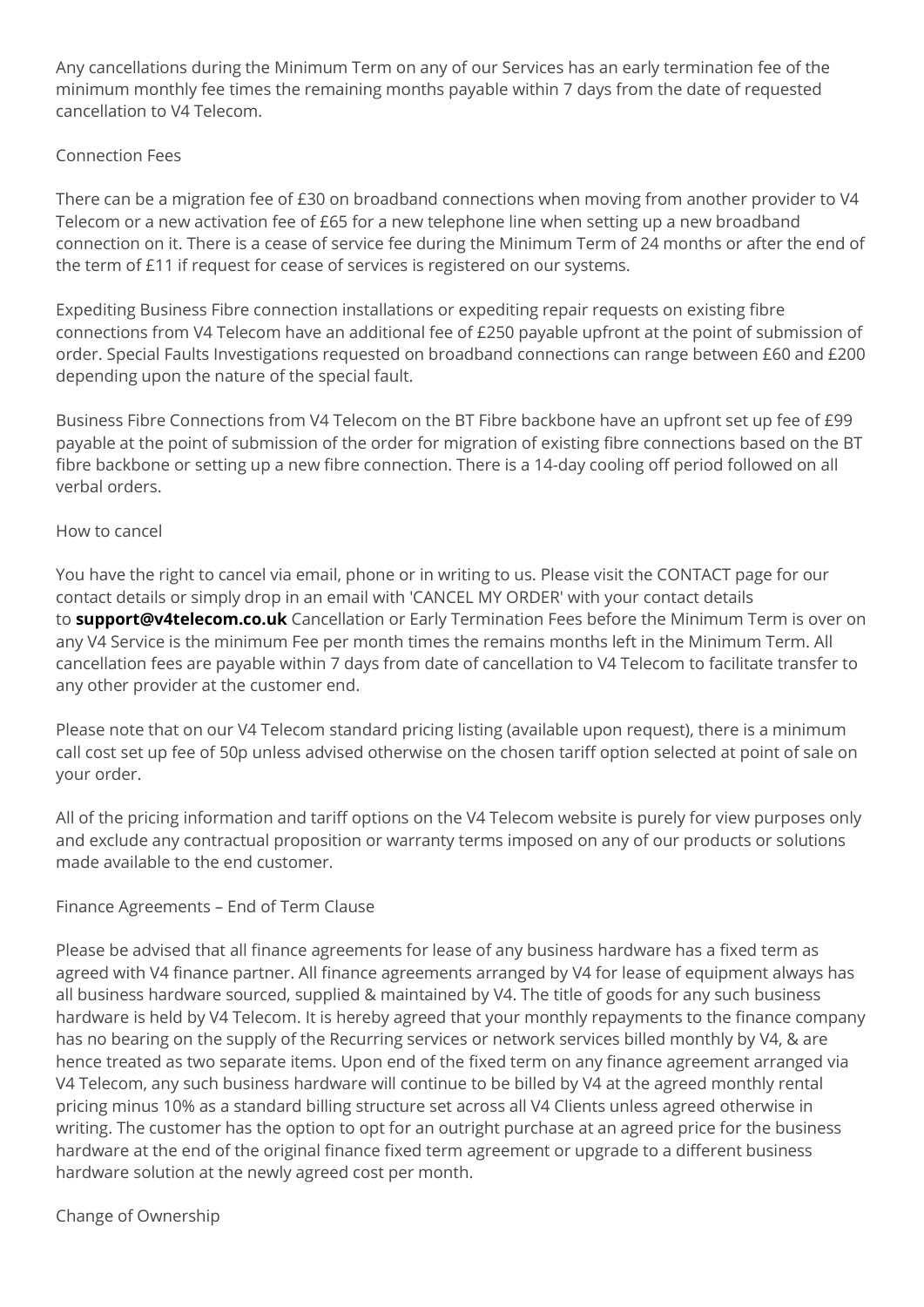1.V4 Supply of Agreements remain contractually in force even though a change of tenancy, business ownership, or Directorship changes, or account holder changes may occur at your end. You must advise this to us via email to billing@v4telecom.co.uk of any such changes in your circumstances, or vide a Letter posted to V4 Telecom, Cash's Business Centre, 228, Widdrington Road, Coventry, CV1 4PB with your V4 Account Number as the reference.

2.V4 Supply of Agreements upon a change of tenancy, business ownership, or Directorship changes on V4 existing accounts, can not be processed until a change of account holding form is signed & received by V4 Telecom, either via email to [billing@v4telecom.co.uk](mailto:billing@v4telecom.co.uk) or vide a Letter posted to V4 Telecom, Cash's Business Centre, 228, Widdrington Road, Coventry, CV1 4PB with your V4 Account Number as the reference.

Waiver and release of liability

**CUSTOMER** with unrestricted access to international voice destinations or extensions via cloud solutions, agrees, represents and warrants to **V4 TELECOM** that:

1. **CUSTOMER** has voluntarily requested **V4 TELECOM** to permit V4 unrestricted access to international voice destinations or creating international extensions via SIP Trunks.

2. **CUSTOMER** understands that there are inherent risks, hazards and dangers associated with choosing unrestricted access to international voice destinations or creating extensions via SIP trunk, and that the **CUSTOMER** will be exposing itself to a greater security risk potentially resulting in, amongst other things, fraudulent calls and incidents of hacking, which may result in loss or damage.

3. The **CUSTOMER** freely and voluntarily assumes all risk and accepts full responsibility for any loss or damage it may suffer as a result of choosing unrestricted access to international voice destinations via SIP trunks or international extensions or licenses.

4. The **CUSTOMER** is liable to **V4 TELECOM** for all and any costs, howsoever they may arise, from calls from the **CUSTOMER's** unrestricted access to international voice destinations via SIP trunks or via any extensions created by **V4 TELECOM**.

5. The **CUSTOMER** acknowledges that incidents of fraud or hacking are not reasonable grounds for disputing the validity of call charges owing to **V4 TELECOM,**and any dispute raised on these grounds will be rejected by **V4 TELECOM** as invalid.

6. The **CUSTOMER** acknowledges that it is liable to **V4 TELECOM** for the undiscounted payment of invoiced charges for international calls or any other usage incurred on the due date for the payment of the invoice. Failure to pay on the due date for payment may trigger security arrangements between the **CUSTOMER** and **V4 TELECOM**, and/or debt collection costs & late payment costs & interest charges.

7. To the fullest extent permitted by law, the **CUSTOMER** indemnifies and will keep indemnified **V4 TELECOM** and each of their directors, officers, and employees, against all costs, losses or damages however caused, arising from or in relation to the **CUSTOMER** choosing unrestricted access to international voice destinations via SIP trunk or any requests outside of permitted V4 cloud solutions. All jurisdictions are limited to the courts of England.

8. This Waiver and Release of Liability shall be construed broadly to provide a release and waiver to the maximum extent permissible under applicable law. General

If you are a business. any liability for unintended errors, omissions or any arising resulting loss is expressly disclaimed. All prices exclude VAT, special deals, promotions or deal exchanges at all times across all V4 Telecom products & Services. All V4 Telecom UK new orders must have the use of Direct Debit and Email Billing at the point of order submission. Paper Billing is made available at an additional administration fee of £2.99 per month. V4 Telecom members can't be held liable for any incorrect billing arising out of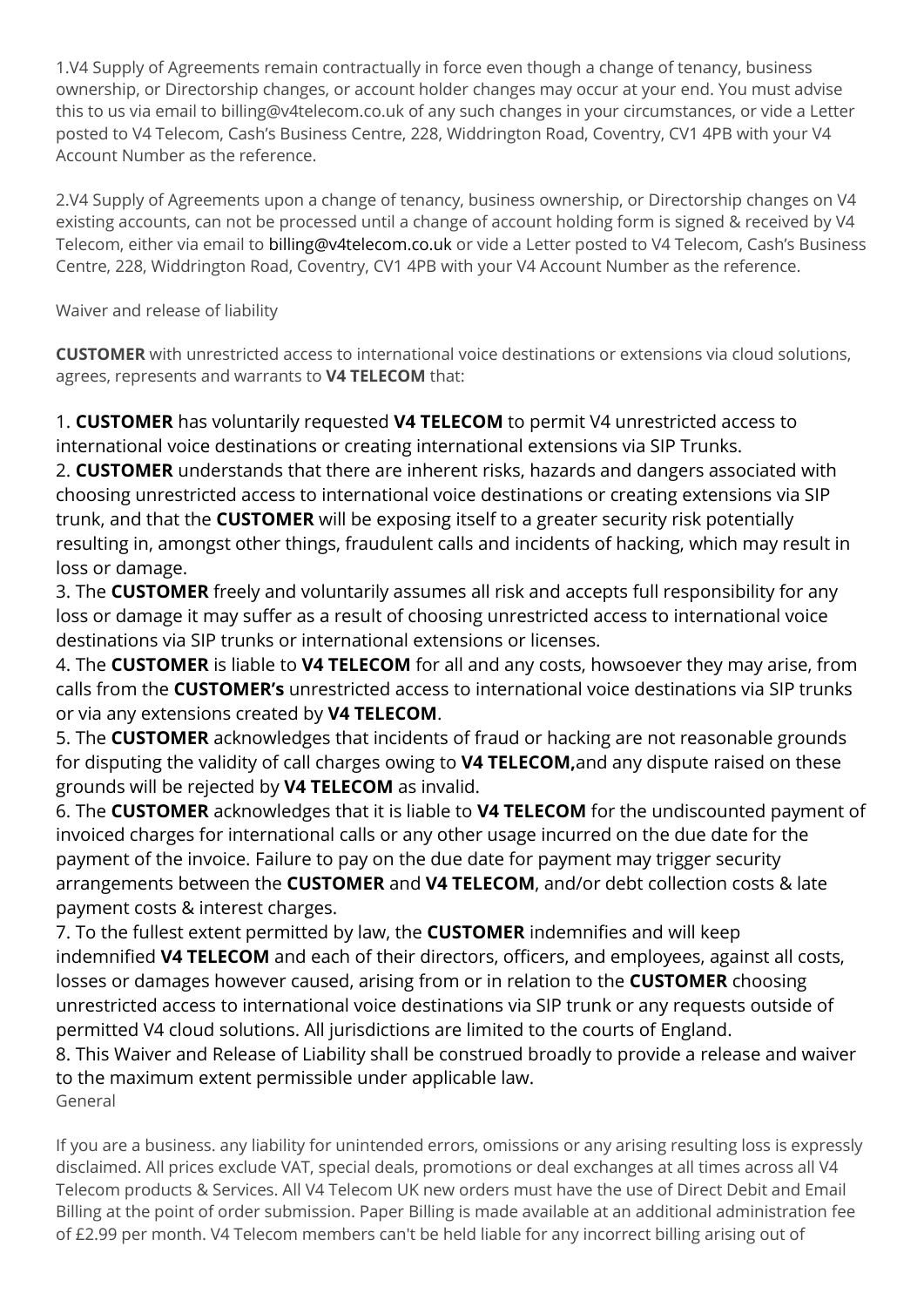incorrect order or service or contact or email details being supplied and any V4 Telecom liabilities in this area is expressly disclaimed & withheld herewith.

The mobile/local telephone number(s) referred to in this form to be ported to V4 Telecom.

The information provided in this form to be used for porting, the routing of calls or in association with the delivery of telecommunications services,

for customer and network fault management and complaint handling. and for the information provided to be used by the emergency services, and law enforcement agencies for their lawful operations

I acknowledge that

I have authority to request the porting of the number(s) referred to in this form I have been advised of, and accept, the following:

1. I am porting the number(s) referred to in this form from my current carrier/service provider to V4 Telecom. By porting the number(s) referred to in this form, the service(s) currently associated with the number(s) will be disconnected by my current carrier/service provider and may result in finalisation of the account for the service(s).

2. I may continue to have outstanding obligations to my current carrier/ service provider and it is my responsibility to check the terms and conditions of the contract with my current carrier/service provider in relation to the number(s) I wish to be ported.

3. Although I have the right to port my number(s), there may be costs and obligations associated with the port, which may include early termination fees and porting fees.

4. After porting my number(s) to V4 Telecom, some services currently associated with my number(s) today may not be supported by V4 Telecom Please note that

Any changes to your request to port your number(s) may impact your 'ready for service' date After the port activation process has begun (the cutover to V4Telecom) it must be completed A subsequent porting request will be required to change part or all of your current request ABI Business Services Limited Trading as V4 Telecom in United Kingdom

## LOCAL LINE RENTAL OR LINE WITH CPS (CALL TRAFFIC) TERMS OF BUSINESS FOR THE V4 TELECOM END USER

These Terms and Conditions apply, where applicable, in conjunction with the V4 Telecom Broadband Terms and Conditions, Broadband Bundle Terms and Conditions, all pricing options on our website and advertising material and also our Fair & Acceptable Usage Policy, as detailed on www.v4telecom.co.uk and set out the legal relationship and the agreement between you and V4 Telecom Limited of 1st Floor, West Midlands CV1 4PB.

# **1. Definitions**

'Access Provider' shall mean the company that provides the physical telephone line(s) to Customer and associated telephone number(s). 'Affiliate' shall mean a holding company, group company, or subsidiary direct or indirect, or a company which is under the common control with the company concerned.

'Agreement' shall mean these outlined terms and conditions, V4 Telecom tariff options for the Line Rental or Line Rental with CPS and the Customer New Order Sign Up Form which together constitute a legally binding agreement between V4 Telecom and the end user. 'Customer' means the end user of the Services.

'Billing Start Date' means when the Customer commences to use the Service as determined by our system.

'Ancillary Services' means any form of Value Added Services on the set of services in use at the end user premises including but not limited to call management services such as call waiting, call forwarding or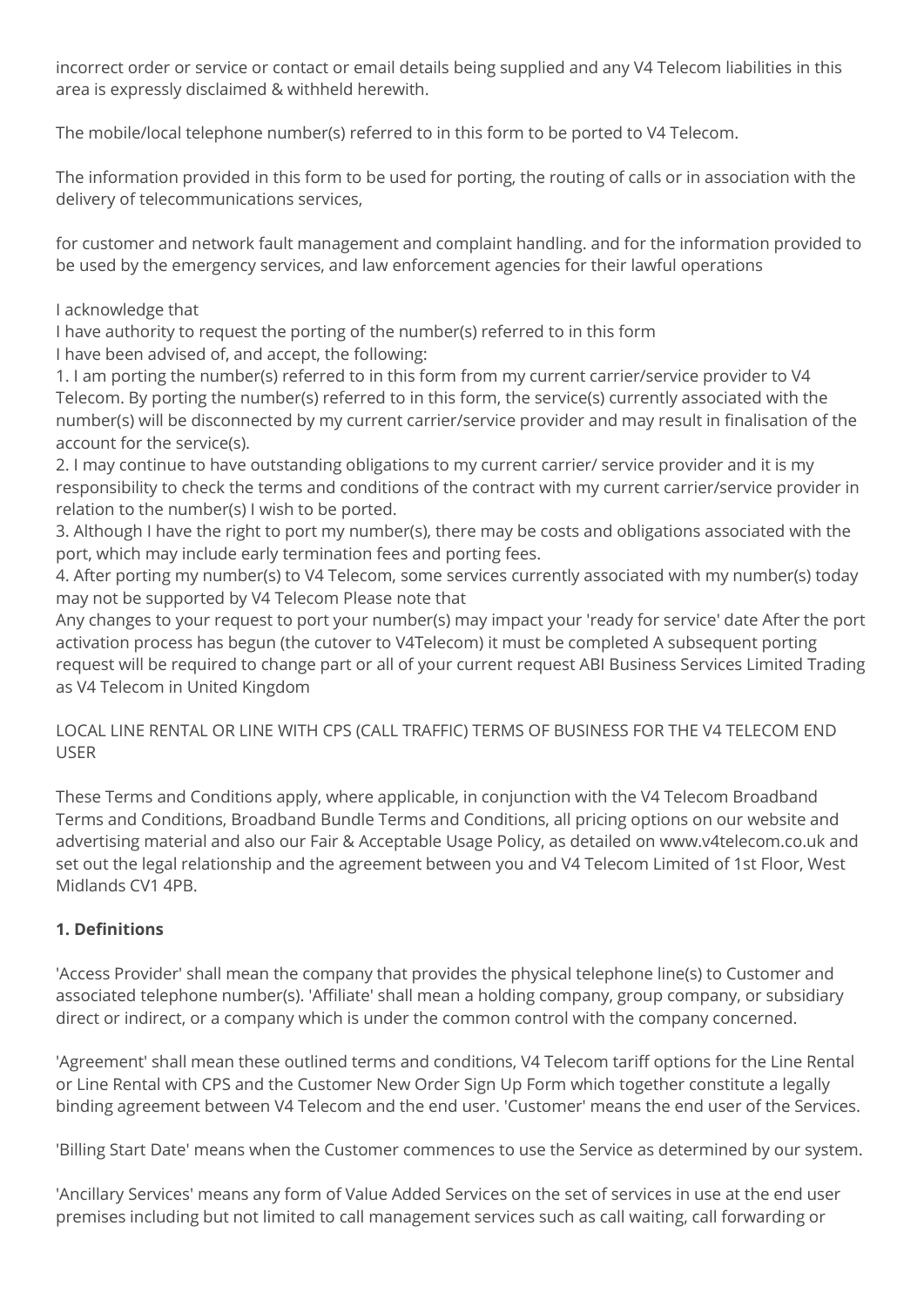similar services applied to the telephone line and including CPE, rental products for example telephone fixtures and accessories.

'Carrier Pre-Selection' or 'CPS' shall mean the service whereby the Customer is able to pre-select a service provider other than the Access Provider for his or her telephone calls according to the all calls option.

'Charge' means the monthly charge payable by the Customer to V4 Telecom to obtain the Services.

'Contract' means a binding agreement between you and V4 Telecom for the provision of any Service for which you agree to enter into a Contract 'CPE' means customer premises equipment.

'Equipment' means a telephone or other service provider equipment, including any modem or filter, that is located on the Customer's premises.

'Fair & Acceptable Usage Policy' shall mean the usage policy as displayed on V4 Telecom web site at www.v4telecom.co.uk. (or available on request to the V4 Telecom Customer Retention Team). This policy may be amended by V4 Telecom from time to time.

'Line Maintenance' means the maintenance of the line in relation to faults or additional fixtures and accessories.

'Minimum Period Agreement or Contract' means a period of 24 commencing from the Start Date, depending on the Contract agreed on which service selected. 'Network' shall mean the telecommunications system owned and operated by any third party telephone network provider that V4 Telecom may contract with. 'Order' means the Customer's order for the Services.

' V4 Telecom ', 'we', or 'us' shall mean the provider of the Service, which is V4 Telecom, whose registered address is 228 Widdrington Rd, Coventry CV1 4PB.

'Service' shall mean the Service, the Ancillary Services, CPS, Single Bill Service, Broadband or any other Service that V4 Telecom may offer from time to time.

'Single Bill Service' means the service package whereby the Customer can opt for 'all Calls' CPS in tandem with single bill including all call types, line rental and Ancillary Services in accordance with the regulations governing such service set out by Ofcom and any other amending or additional regulations or legislation or Codes of Practice applicable to Single Bill Service.

'Start Date' means the date when the Broadband Service is first made available to you or when you first start to use the service, whichever is earlier. 'Customer Authorisation' means the agreement made between the customer and V4 Telecom for provision of the Service. This agreement can be printed, electronic, verbal, or other methods as approved by regulation.

'Rate Sheet' means the printed document which includes information concerning the charges for the Service This Rate Sheet may not be a full itemisation of all charges applicable to the Services provided by V4 Telecom and also may change from time to time.

## **2. Service**

2.1. The Customer will submit enquiries to V4 and V4 shall provide the Customer with quotations in respect of such enquiries. The Customer may proceed with a quotation by submitting an Order. The Order shall only be deemed to be accepted when the V4 Telecom issues written acceptance of the Order at which point and on which date the Contract shall come into existence.

2.2. For technical, operational and commercial reasons we shall be entitled to vary the Service and any aspect thereof at any time.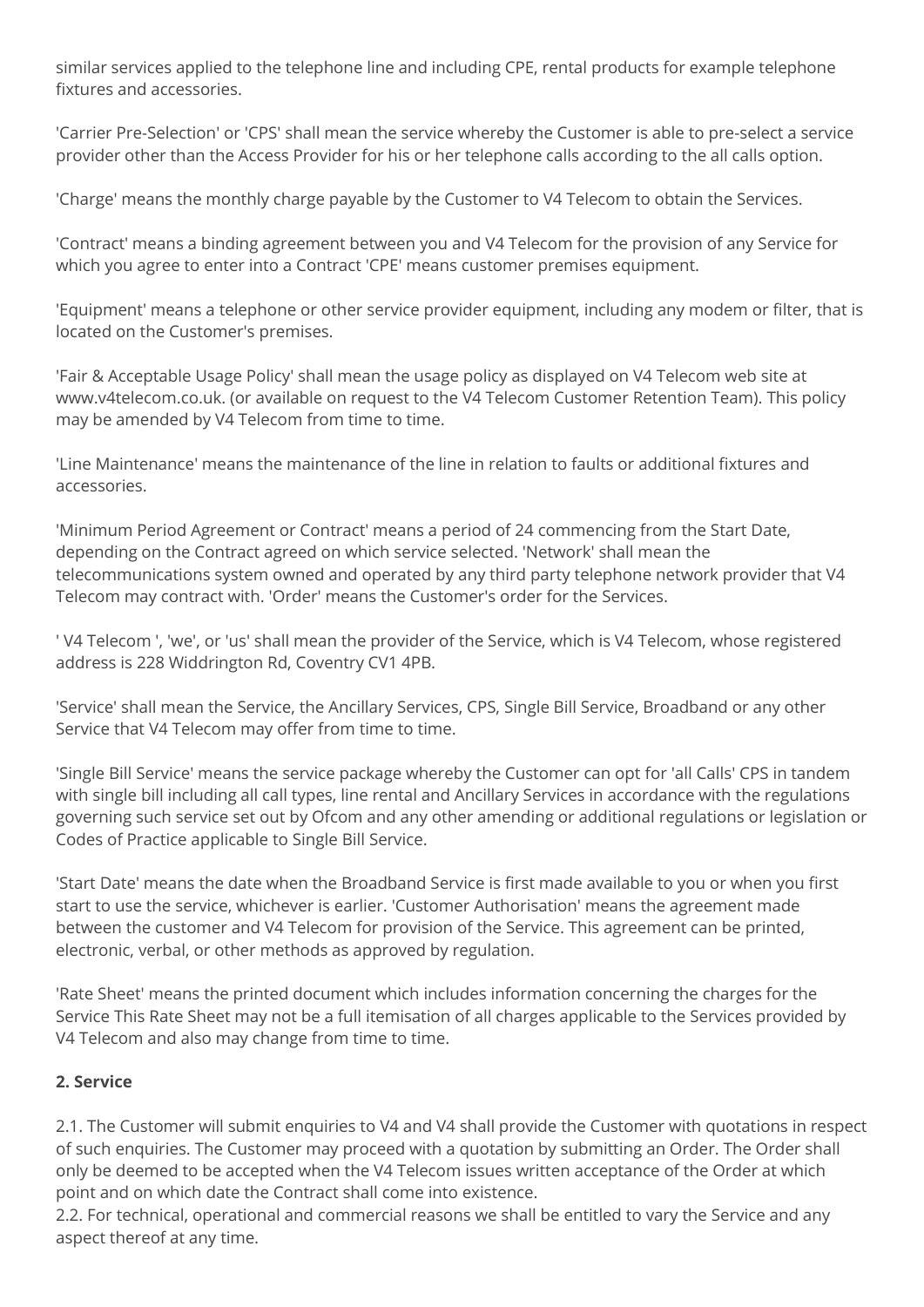2.3. The Customer shall have the right to cancel this sign up Agreement within 14 days from the date of sign up as specified on this form made depending upon the format and the go to market channel format or other such period and in a manner as specified by regulations applicable to the method of Customer Authorisation to transfer or install new services between V4 Telecom and the Customer. Early Termination Fee applies for all cancellations received post 14 Days irrespective of the 'Billing Start Date'.

2.4 V4 Telecom shall endeavour to provide the Service on the telephone line(s) & other services as specified in the Customer Authorisation within 40 days or as indicated on the 'Billing Start Date' \*This Customer Authorisation is valid for up to 120 days from this date. By executing this Customer Authorisation the signatory warrants that they are authorised to sign this Customer Authorisation on the Customer's behalf.

2.5. The Service will be provided & billable to the end user by V4 Telecom once the line has been transferred from the Access Provider on terms acceptable to V4 Telecom.

2.6. All faults or requests will be reported to V4 Telecom by the Customer but may require a site visit by the Access Provider depending upon the nature of the fault. The relevant charges, if any, for Line Maintenance carried out on the line(s) will be billed to the Customer by V4 Telecom.

2.7. Calls to all carrier selection codes will be barred by the Access Provider on Single Billing Service line(s). 2.8. V4 Telecom customer support number is published and/or such other number as may be advised from time to time and under EU Legislation applicable, will be a standard advertised Telephone number as well. 2.9. The V4 Telecom Code of Practice which outlines our complaints and dispute resolution procedure is available on www.v4telecom.co.uk or upon written request.

2.10. The Customer may only obtain the Services if it is an existing CPS only customer of V4 Telecom or new telephone Customer of V4 Telecom selecting both this service and CPS.

3. Any Service will be charged in accordance with the rates and methods provided to the customer. These charges may be provided in a Rate Sheet, our web site, by contacting V4 Telecom l Customer Support, by any other methods if available, or within these Terms and Conditions.

# **4. Use of the Service General**

4.1 The Customer undertakes not to use the Service, the Single Bill Services or the Equipment (collectively the Service):

4.1.1 for any improper, immoral or unlawful purpose, nor cause any nuisance by the use of the Service, nor allow others to use the Service for any of the foregoing purposes; or 4.1.2 for the transmission of any material which is, may be or

# **Maintenance Charges for FS Clients:**

For a hardware / field sales customer, If the maintenance package is not taken, first 12 months are free and then the applicable maintenance rate card plan from V4's maintenance rate card packages apply over a 36 months term from Month 13 onwards. Early Termination Fees on Maintenance cover from V4 is monthly fee times the remaining months. A detailed copy of this maintenance rate card can be requested by emailing: **[helpdesk@v4telecom.co.uk](mailto:helpdesk@v4telecom.co.uk)**. at any time

V4's Maintenance Services are available Monday to Friday, 9-5pm. Below is the maintenance fee structure for customers who chose to opt in for V4's Maintenance Package:

| <b>Description</b>                             | V4 Maintenance Bundle 1 | V4 Maintenance Bundle 2 | V4 Maintenance Bundle 3 |
|------------------------------------------------|-------------------------|-------------------------|-------------------------|
| Number of Extensions                           | $1 - 10$                | $11 - 20$               | $21 - 50$               |
| Monthly Maintenance Fee (ex<br>VAT)            | £34.99                  | £49.99                  | £59.99                  |
| Introductory offer (signup<br>within 24 hours) | £29.99                  | £39.99                  | £49.99                  |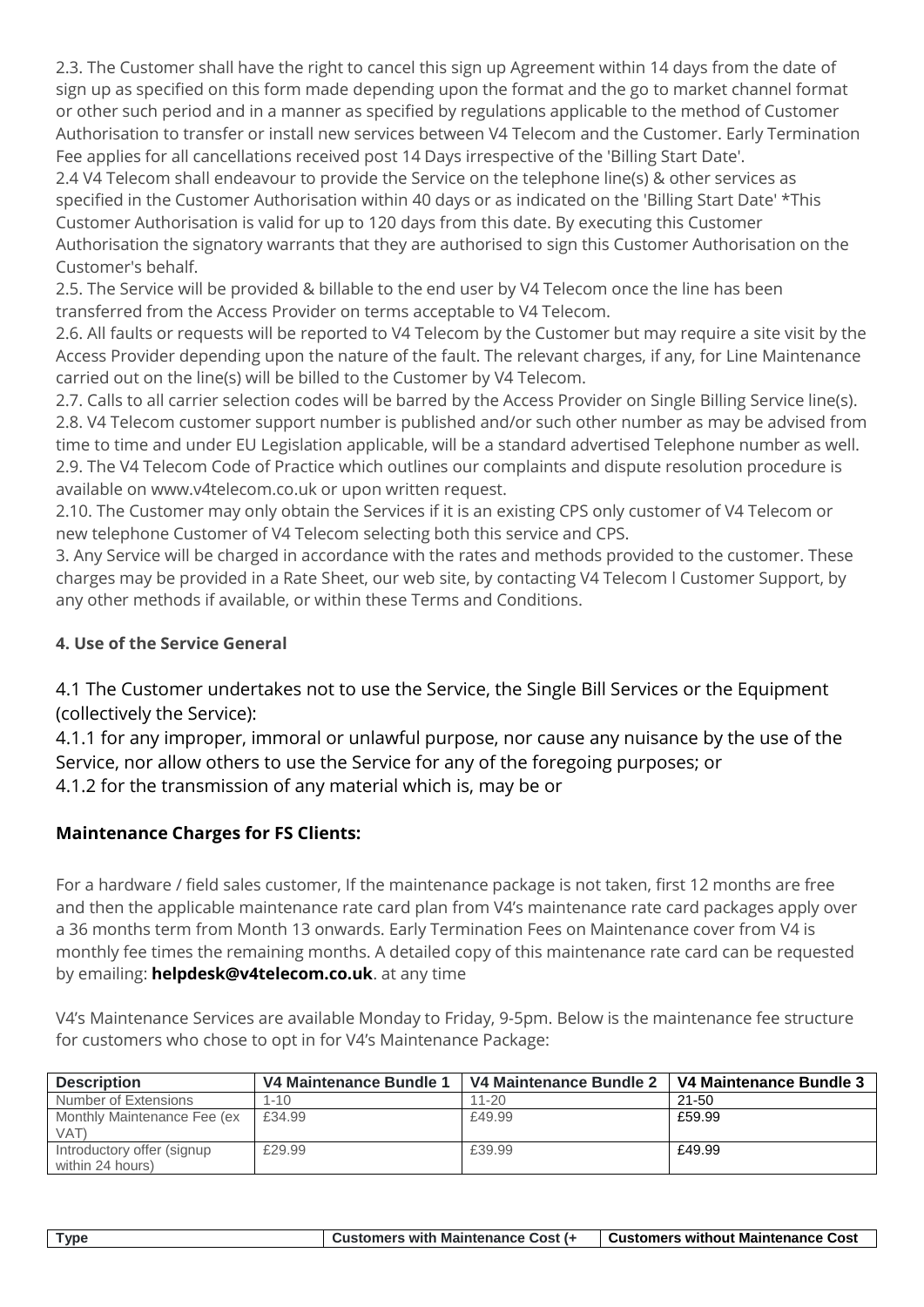|                                          | VAT)                                      | $(+ VAT)$                              |
|------------------------------------------|-------------------------------------------|----------------------------------------|
| Engineer Callout (up to 1 hours on site) | £145.00 + VAT                             | £185.00 + VAT                          |
|                                          | £75 + VAT (An Hour Thereafter)            | £125 + VAT (An Hour Thereafter)        |
| Half Day Engineer Visit (For Additional  | £275.00 + $VAT$                           | £350.00 + VAT                          |
| Work)                                    |                                           |                                        |
| Full Day Engineer Visit (For Additional  | £400.00 + $VAT$                           | $£600.00 + VAT$                        |
| Work)                                    |                                           |                                        |
| Remote Charges (subject to extent of     | From £50.00 + VAT First 30 minutes        | From £80.00 + VAT First 30 minutes £45 |
| works)                                   | £30 + VAT for every 30 minutes thereafter | +VAT for every 30 minutes thereafter   |

## **Maintenance cover Charge for Clients where V4 has supplied the full service hardware including but not limited to PABXs, Wi Fi Equipment etc:**

Where you receive our Services and/or any Equipment as a Customer of ours, any returns on such equipment will not be accepted without our prior knowledge or written consent from V4 Telecom.

You agree to use our Services strictly for your own use and not to resell any Services without our written permission." Any maintenance cover becomes chargeable from the Month 13 of your billing cycle, unless agreed in writing on V4's signed order form otherwise & is charged to your monthly phone bill. All Maintenance cover contracts have a minimum 3-year term, & also have an early termination fee of monthly fee times remaining months payable immediately upon termination. V4's Maintenance cover is only valid if a V4 Engineer signs off a successful health check of all customer equipment V4 has supplied on site, & is deemed invalid if a 3rd party engineer is used. When a 3rd party engineer is used without V4's prior written consent, any faults, faulty equipment, replacements needed are chargeable & payable upfront to V4 Telecom. They are no longer considered included otherwise in a valid maintenance cover.

## **Early Termination Fees:**

All services provided are subject to a 'Minimum Term' as set out on the Order Form or on our Website when you order. If not specified, for Business Clients including sole traders, partnerships & Ltd Companies, "minimum term" is always 3 years & for Residential Households, it is 2 years. The 'Minimum Term' for each service starts from the date the respective Service under the said account is live on V4's systems. After the minimum term has expired, the services will roll on a monthly basis until either party cancels or renews the contract for Businesses with less than 5 employees, or households. For Business customers of V4 with more than 10 employees, the said "minimum term" automatically rolls over for another set of 3 years & as per current industry regulations, it doesn't need your prior consent.

If you wish to cancel your services during the 'Minimum Term' other than where you have a right to end it without incurring early termination charges (see section 'What are V4 Telecoms payment terms and charges?) we may charge you a standard cancellation charge, or early termination fee's, whichever is greater in value. Unless you tell us otherwise, we may charge this amount directly to any credit or debit card which you have provided us with details of and, by entering into this contract, you are authorising us to do so. We will give you reasonable notice in writing before these charges are applied.

Early Termination Fee on all V4 Products & Services are monthly fee times remaining months unless specified otherwise in writing on a V4 document, & are always payable immediately upon request.

After the Minimum Term for a Service has elapsed, you can terminate that Service at any time without paying any early termination Fees, providing you give us one (1) months' notice of termination. Any such cancellation Fees will not exceed the charges you would have paid for the remainder of the services less our costs."

#### **V4 Assurance**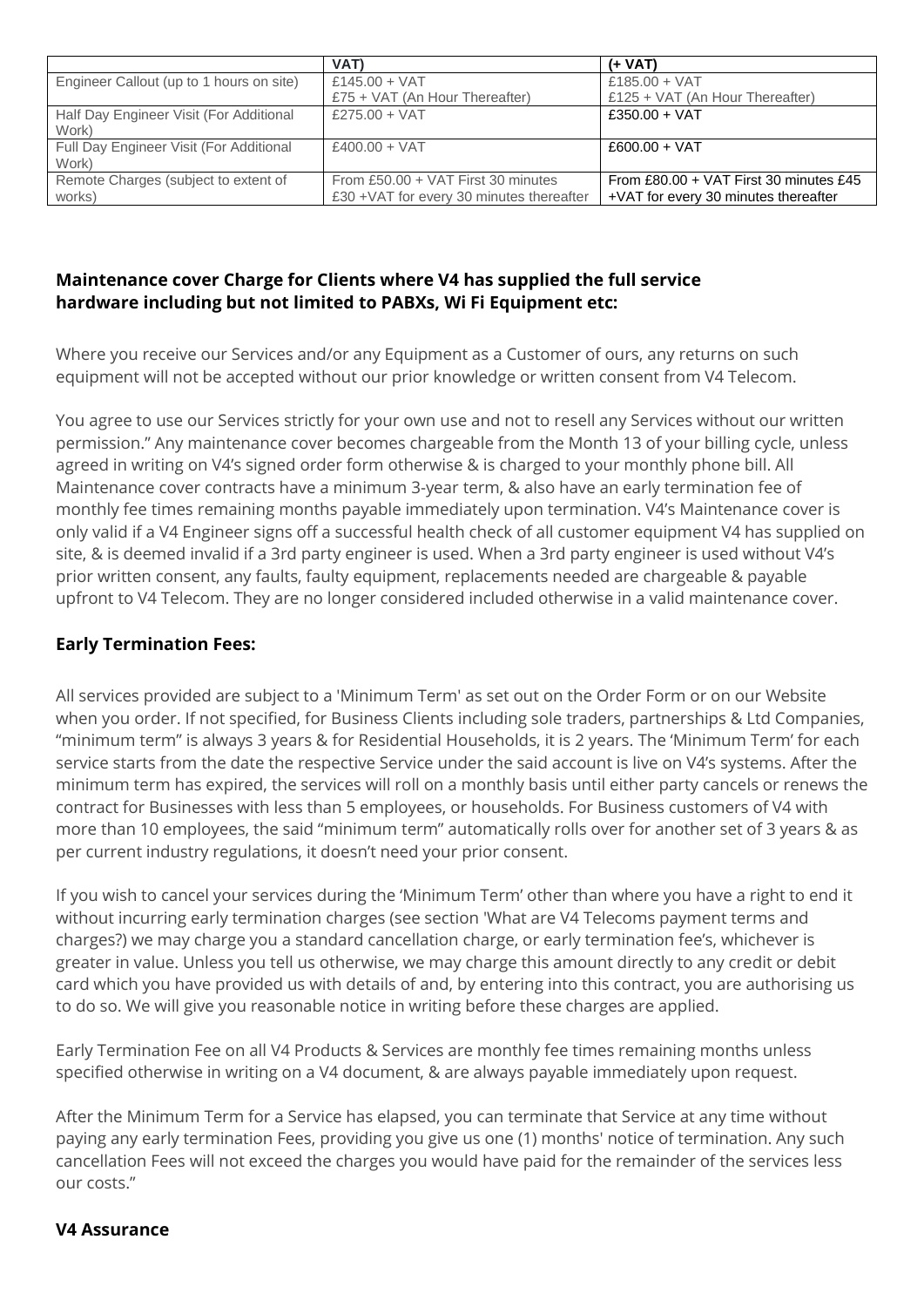To continue an outstanding level of customer experience, we have introduced as of 01.07.2018 a new add on engineering help for V4 Clients across the board called "V4 Assurance". V4 Assurance provides an ultimate safeguard against the bill shock of unexpected engineer visit costs in case of outages, issues and fault investigations with your telephone line or internet services.

When you (the customer) reports a fault with your telephone line or internet services, V4 Telecom will report this to Openreach on your behalf. Where Openreach can't fix the fault remotely, they will send an engineer to the local exchange, and in most cases, to the customer site as well. Unfortunately, if the cause of this fault is located within the customer property or within the customer apparatus, a charge for the Openreach engineer visit (anywhere between £150 - £250 ex VAT) is applied to the next V4 monthly invoice, something we pass on to you since we get charged by Open reach as well.

If you (the customer), has opted in to be on the V4 Assurance monthly service at the minimal monthly fee of £1.99 ex VAT per month, V4 Telecom will absorb the cost of such Engineer charges incurred. This does however, exclude any other fees like missed appointments charges, time related labour charges or any extra material costs, which may have been provided by the onsite engineer. V4 Telecom will pass on the costs of engineer visits in case of missed appointments, or line faults, any materials used, any labour spent remotely or on site for the customer account unless agreed otherwise prior in writing.

Please be advised that irrespective of being on a V4 Assurance service on your monthly bill, you will still be required to complete all CPE (Customer Premise Equipment) checks as advised by a V4 Customer Experience Advisor, before an engineer is booked in and scheduled to go in for fault investigation."

## **IT Services**

## **Definition of terms used in this document**

"Service" or "services" refers to the technical assistance, and/or the process of providing technical assistance, that V4's Managed IT Support offers and any options therein, "Customer" is any individual or individuals who willingly form a commercial relationship with a representative of V4, Methods of contact include, but are not limited to, telephone, email, & internet chat Communication of a V4 representative with a "Customer" does not imply that any services have been rendered unless verbally agreed over a recorded phone call or signed in writing by both sides, "Customer" is any individual or individuals who willingly choose to utilize one or more services offered by V4, "Customer" also describes any individual or individuals utilizing one or more services offered by V4, but who has a "authorised representative acting as the Customer" contact V4 to represent them. "Utilization" or "utilize" is the action of a Customer willingly receiving one or more of the services offered by V4 in Managed IT Services & solutions,

"Technology" refers to any desktop computer, portable computer (laptop), tablet or srnartphone. Desktop computers typically have a monitor (screen), mouse and keyboard attached to them. Laptops are all inclusive and can also be referred to as a "computer", Tablets and smartphones are typically mobile devices with a touchscreen running a specific mobile operating system such as, but not limited to, iOSand Android, The term also refers to devices including but not limited to, networking equipment such as routers both wireless and nonwireless, consumer electronics such as televisions, Bluray players,and video streaming devices, "Computer peripherals"or "peripherals"are any device that attaches to a computer, Examplesinclude, but are not limited to, printers, scanners, speakers, microphones, cameras, and external storage devices (external hard drives, tape drives, USB drives,etc} "Software" is any program that can be placed, installed, and/or used on a computer, mobile phone or tablet device,

## **Acceptance of policy**

Upon utilization of one or more of the services offered by V4, the customer automatically accepts all the terms and policies detailed in this document The Customer bears the right to reject one or more of the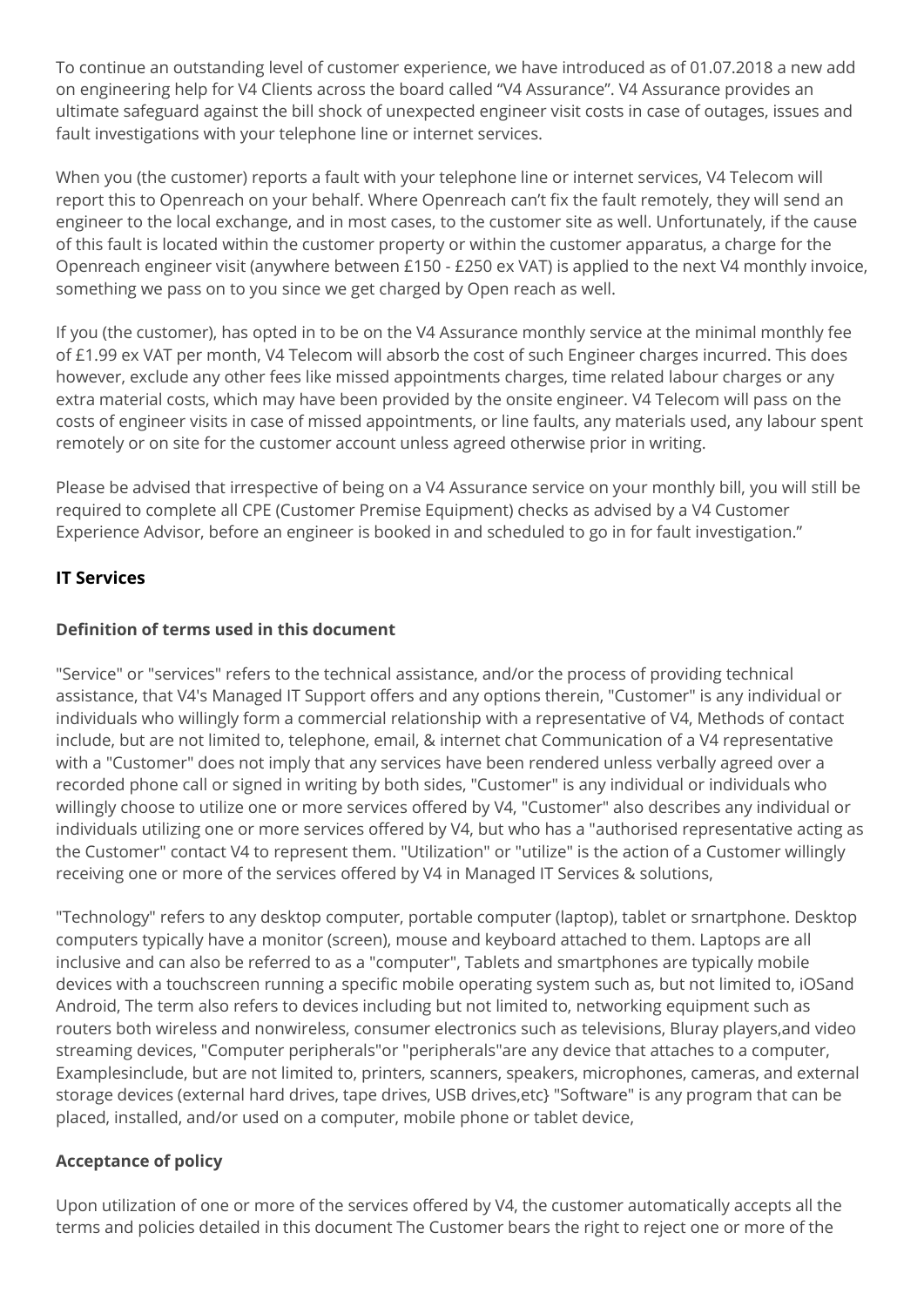terms and policies described in this document If a Customer rejects the terms and policies described in this document, V4 reserves the right to refuse our services to that Customer.

## **Modification of terms and policies**

V4 bears the right to modify any information in this document at any time upon 30 days' notice including but not limited to pricing, charging methods or assignment of rights to another company or individual. V4 is not obligated to provide prior warning, or post notification, to any individual or individuals of modifications to this document beyond 30 days,

## **Types of services available**

All options refer to V4 Managed IT Support & Solutions for a home or consumer service options, as well as V4 Managed IT Solutions & services for business service options,

"Data Backup"- a customer pays an upfront fee for cloud data backup services, followed by an ongoing monthly charge (recurring payment) for continued data backup services, which include support for all data backup service related issues or questions, This service is billed ongoing for 1 month at a time and will automatically recur unless a cancellation of services is initiated, V4 may utilize 3rd party software and services to provide the data backup capability, Support is typically handled exclusively by V4 representatives situated in Coventry, United Kingdom & Kolkata, India via our authorised contact centre operations,

"Software" - a customer pays a recurring fee for anti-virus and/or anti-spyware software, This service is available for a minimum 24 months contract term and will automatically be renewed upon 30 day's notice, unless a cancellation of services is initiated, V4 may utilize 3rd party software and services to provide the software, Support is handled exclusively by V4 representatives,

## **Fees/Payment**

The amount that the customer is going to be charged relies upon which service option or options they choose to utilize, When a customer agrees to utilize one or more V4 Managed IT Support & services, it is the customer's obligation to provide payment in advance prior to the service being initiated, The customer bears the right to refuse payment for the services, but V4 then bears the right to refuse service to that individual or individuals,

V4 maintains the highest level of security compliance internally as well as in external relationships via ongoing audits,

## **Technologies Supported**

V4 with its Managed IT Support solutions & services offering supports computers, computer related devices, mobile phones (such as smartphones), tablets, software, and most consumer electronics. Computer-related devices typically are referredto as "peripherals"as mentioned above. Also, support expands to "any technology that assists a computer or other technology device in performing one or more functions". This includes, but is not limited to, support for issues such as viruses and malware, routers and modems, and assistance with software packages such as Antivirus software. As new technology arises, it is left to the discretion of V4 if any other technologies will be added to the scope of support. V4 reserves the right to decline service for any issue, device, product or item for any reason at our discretion.

## **Responsibilities of V4**

It is the responsibility of V4 to provide customers with competent and timely solutions to their technology problem(s). V4 representatives strive to provide excellent service. If the technician cannot resolve the issue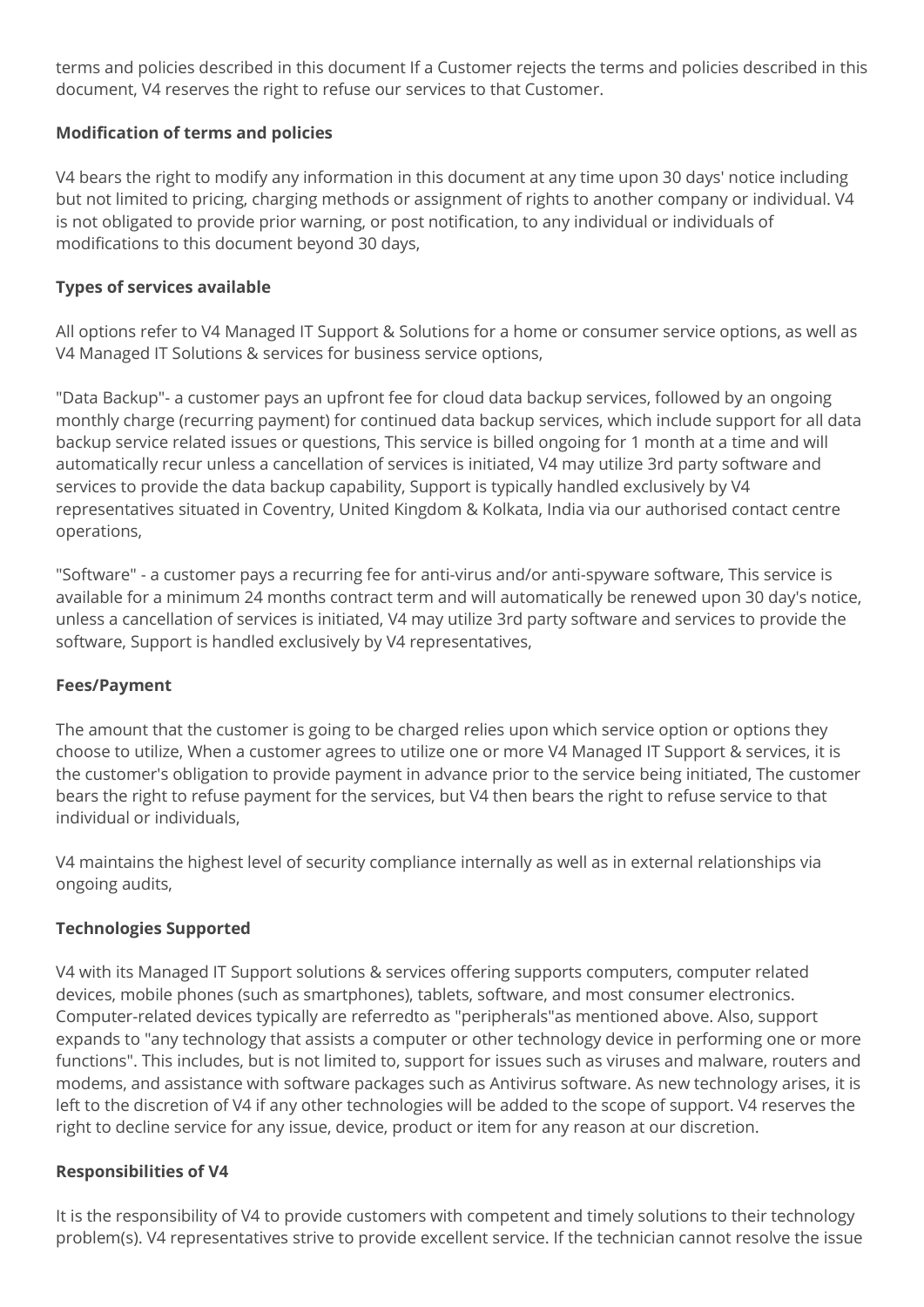via a remote connection, the technician is required to instruct the customer as to what needs to be done next to resolve the issue verbally, & if requested in writing as well.

The customer should be aware that while V4 technicians are expected to perform exceptionally and timely, certain circumstances and the nature of issues can cause resolution times to vary. V4 does not guarantee resolution times and time of resolution is not a factor impacting any money back guarantee claims registered by our customer service teams.

V4 has partnered with third-party independent engineers to provide onsite support & support any technical call outs for our Customers, when a situation or ticket registered can't be resolved over the phone or remotely. V4 is not responsible for any services rendered by the third party. V4 removes itself from all liability associated with using this third party service. Onsite services are not included in any V4 Unlimited Managed IT Support plans or packages, and they are always separate billable services payable upfront by the end user.

V4 Managed IT Support & services are in no way a warranty. Replacement of items such as hardware,components and accessories are not covered under any of our Managed IT Support packages & depend upon manufacturer warranty terms & conditions.

V4 Managed IT Support & services is not responsible for obtaining, or paying for, any software, including, but not limited to, operating systems, software applications, and drivers.

#### **Customer's Responsibility**

The customer is expected to provide the sales agent, support technician or any other V4 representative, with any information requested to the best of the customer's ability and knowledge. Withholding important information for the purpose of invoking the money back guarantee is prohibited.

The customer is expected to understand basic instructions that the technician provides to them over the phone. The customer is also responsible for seeing the support process through to its completion.

## **Indemnification**

Customer agrees to indemnify, defend, and hold harmless V4 and its employees from and against any claims, damages, liabilities, costs, fines, penalties and expenses (including solicitor costs and other professional fees and costs) arising out of or relating to (a) Customer use or misuse of any Software and/or Services; (b) Customer violation of the V4 Terms of Business;(c) Customer violation of any rights of a third party; or (d) any other negligent or intentional misconduct by Customer. V4 retains the right to assume the exclusive defence and control of any matter otherwise subject to indemnification by Customer,in which event Customers is required to cooperate in asserting any available defences.

#### **Custom Designed Software**

V4 may use custom designed software and scripts to assist in resolving an issue, reporting data system information, or automating a task. Such software may be manufactured by V4 or manufactured by a Thirdparty (see section titled 'Third-party Software").To the best knowledge of V4, the software is fully licensed and breaks no laws when it is used on a customer's device. V4 is not responsible for the unlikely scenario of such software causing damage to your device's hardware or software. How the technician proceeds if this occurs is at the discretion of the support technician, supervisor,and/or manager. V4 may accept End User License Agreements on your behalf - for any V4 designed software.

#### **Third-party Software**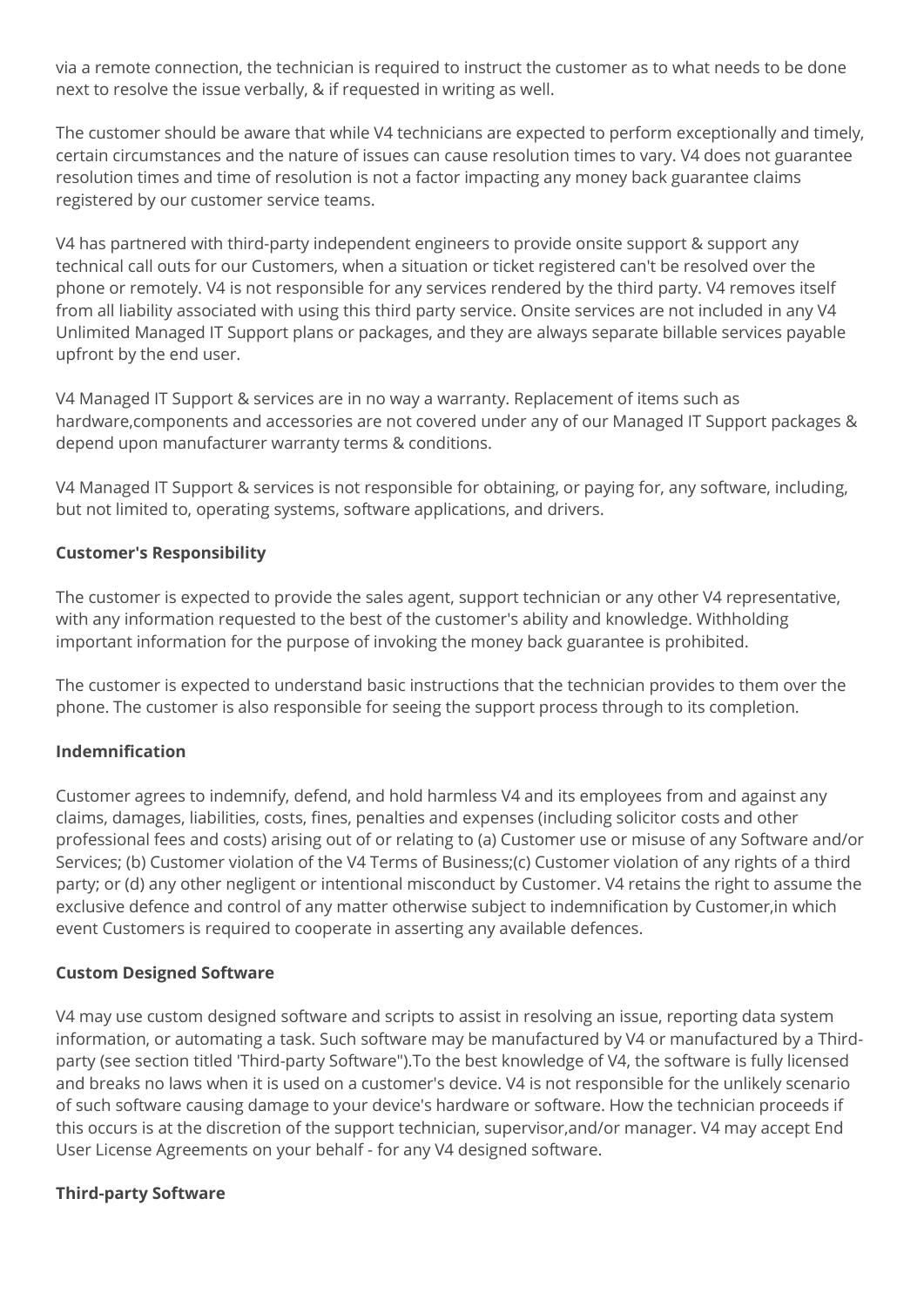Oftentimes, V4 will use "third-party software" to assist in resolving an issue. "Third-party software" is software that is not manufactured by V4. Examples of this software are virus and malware removal tools. To the best knowledge of V4, the software is fully licensed and breaks no laws when it is used on a customer's device.

V4 is not responsible for the unlik ely scenario of third-party software causing damage to your device's hardware or software. How the technician proceeds if this occurs is at the discretion of the support technician, supervisor,and/or manager.

V4 may accept End User License Agreements on your behalf - for third party software and any V4 branded software.

## **Remote Assistance**

V4 uses proprietary remote assistance software to help resolve most customer issues. Remote assistance software allows the technician to remotely control a customer's device to expedite the steps needed to resolve the issue.

This software is fully licensed and breaks no laws when it is used on a customer's device.The software installs a small piece of software on the customer's device. While the software is typically harmless, V4 bears no responsibility for unforeseen negative effects that the software has on the customer's device.

A functioning internet connection is required on the device in which the technician intends to take remote control of. The lack of internet connectivity or a slow internet connection can make remote assistance impossible. In this scenario,the customer will need to follow the technician's instructions to restore the device's internet connection for the purpose of eventual remote control.

The customer bears the right to refuse a remote connection to their device. But the customer must then understand that without remote assistance, resolution of the issue will take longer and require more customer interaction & potentially the need for an on-site technician visit.

V4 also bears the right to refuse service, at its sole discretion, if a customer chooses to refuse a remote assistance connection.

## **Data Backup and Data Loss**

V4 will make their "best effort" to salvage and secure any important data on a customer's device or notify the customer of a situation where data may be lost. However,V4 is not responsible for notifying the customer of potential data loss, backing up data, the loss of any data or the failure/inability to retrieve previously backed up data, by V4's Backup solutions & Services or any other method. Unforeseen issues may occur and V4 is not responsible for these situations during the course of our troubleshooting and support process. It is the customer's responsibility to ensure that their data is properly backed up before engaging in any support or troubleshooting with V4

Failureto maintain current payment for any data backup services provided by V4 will automatically forfeit access to existing data backups completed by V4's Backup Service. Data backups will be deleted upon cancellation or non-payment of services. The customer does not own perpetual rights to their backed up data. Data is only accessible through the data backup service while the customer is a current, paying data backup service subscriber. V4 will also cease to complete any additional data backups. Any data loss or data backups missed are not the responsibility of V4.

## **Cancellation policy**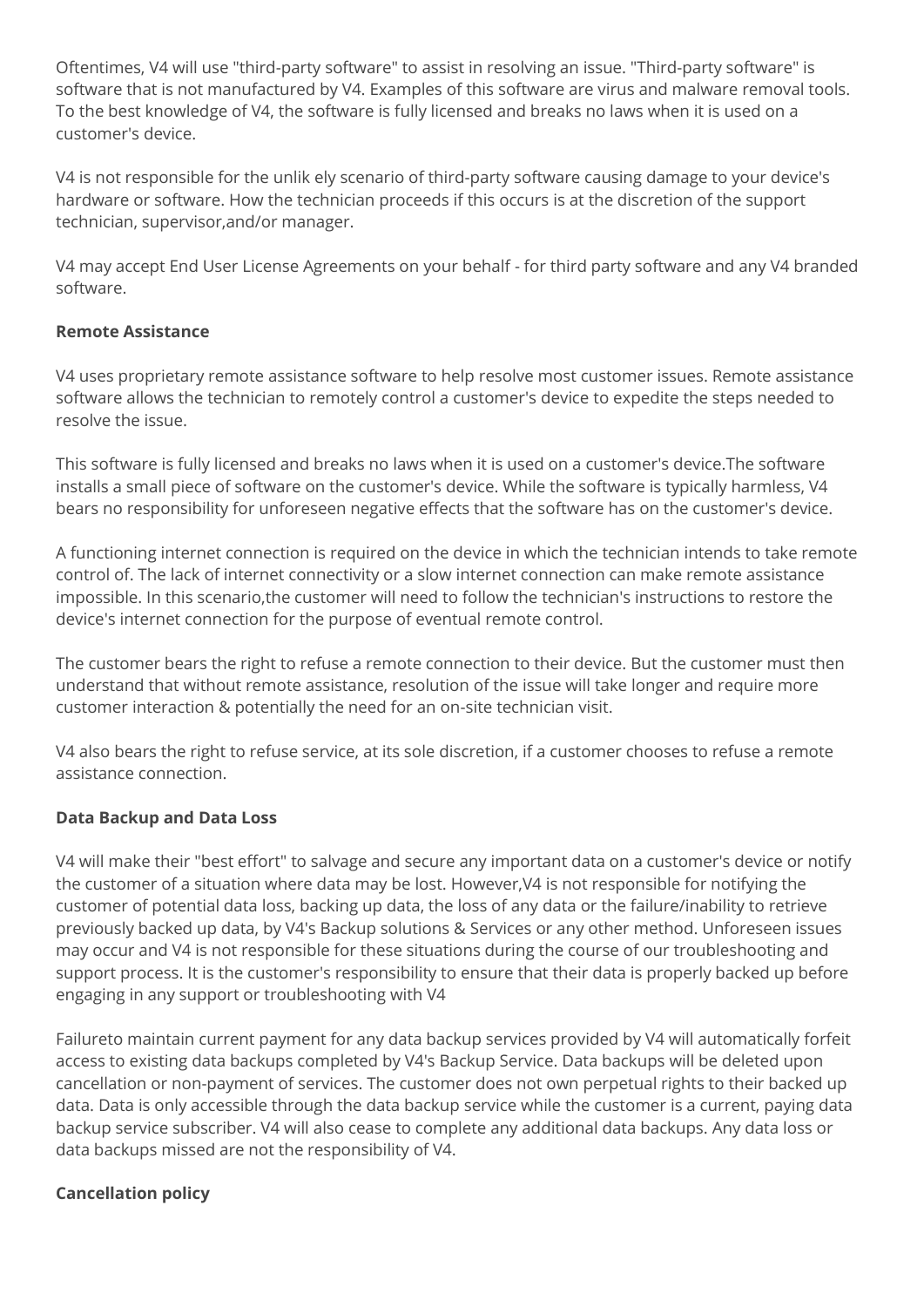The customer may cancel standard service by giving us a month notice in advance when out of contract. However,cancellation of a service does not necessarily entitle the customer to a refund. From time to time V4 may offer a service option that requires a commitment, either written or verbal,to pay and/or keep the service active for a specific period of time of upto 24 months. Should the customer wish to cancel the Contract at any point during their contract period, an early termination fee of the remainder monthly fee of the contract term would be applicable. Any dispute arising of the contract termination fee should be raised and addressed to [support@v4telecom.co.uk](mailto:support@v4telecom.co.uk)

## **V4 Assurance**

## **V4 assurance opt in addition - introduction**

To continue delivering an outstanding level of customer experience to our clients, we have now introduced as of 01.07.2018 billing period a new add on service for V4 Clients across the board, termed as "V4 Assurance".

## **V4 assurance - description**

When you (the customer) reports a fault with your telephone line or an internet service (Broadband or Fibre), a V4 Advisor would take you through all CPE (Customer Premises Equipment) checks for the first time to identify the fault and help you resolve them. However, if the fault still persists even after all CPE checks have been completed the first time, a fault is reported to Openreach for further investigation. Where Openreach can't fix the fault remotely, they will send an engineer out to the local exchange, and in most cases, to the customer site as well. However, if the cause of the fault is located within the customer property or within the customer apparatus after the NTE (Fault investigation results) which is ascertained by the Openreach Engineer, a charge for the engineer visit is levied to V4 telecom by Openreach which is then passed on to the end user (Openreach Engineer Visits cost anywhere between £150 - £250 ex VAT), a cost we reluctantly pass on to you, the customer, since we get charged by Openreach.

If you (the customer), has opted in to be on the V4 Assurance monthly service add on at the Minimal monthly fee of £1.99 ex VAT per month (Effective 01.08.2018), this changes to £2.99 ex VAT for Clients with Phone Lines & £3.99 ex VAT per month for clients with phone lines & broadband or fibre broadband services) per CLI, V4 Telecom will absorb the cost of such Engineer charges incurred for you. This does however, exclude any other fees like a missed appointments charge (the penalty cost when you miss a pre agreed booked appointment with an Openreach Engineer), any time related labour charges or any extra material costs, which may have been provided by the onsite engineer & then is passed onto your monthly bill as it's a part of the V4 Assurance addition.

Please be advised that irrespective of being on a V4 Assurance service on your monthly bill, you will still be required to complete all CPE (Customer Premise Equipment) checks the first time with alternate equipment as advised by a V4 Advisor, before it is escalated to an engineer being booked in for fault investigation." V4 Assurance is valid only for Line and broadband issues, V4 Assurance do not cover any hardware / system issues.

## **Acceptance or cancellation of costs & our terms of business**

Upon utilization of one or more of the services offered by V4, the customer automatically accepts all the terms and policies detailed in this document & our terms of business as detailed on V4's website at v4telecom.co.uk. The Customer bears the right to refuse payment for the services, but V4 then bears the right to refuse the supply of such services to the eligible account. V4 maintains the highest level of security compliance internally as well as in external relationships via ongoing audits as per usual when you choose to opt in to this service.